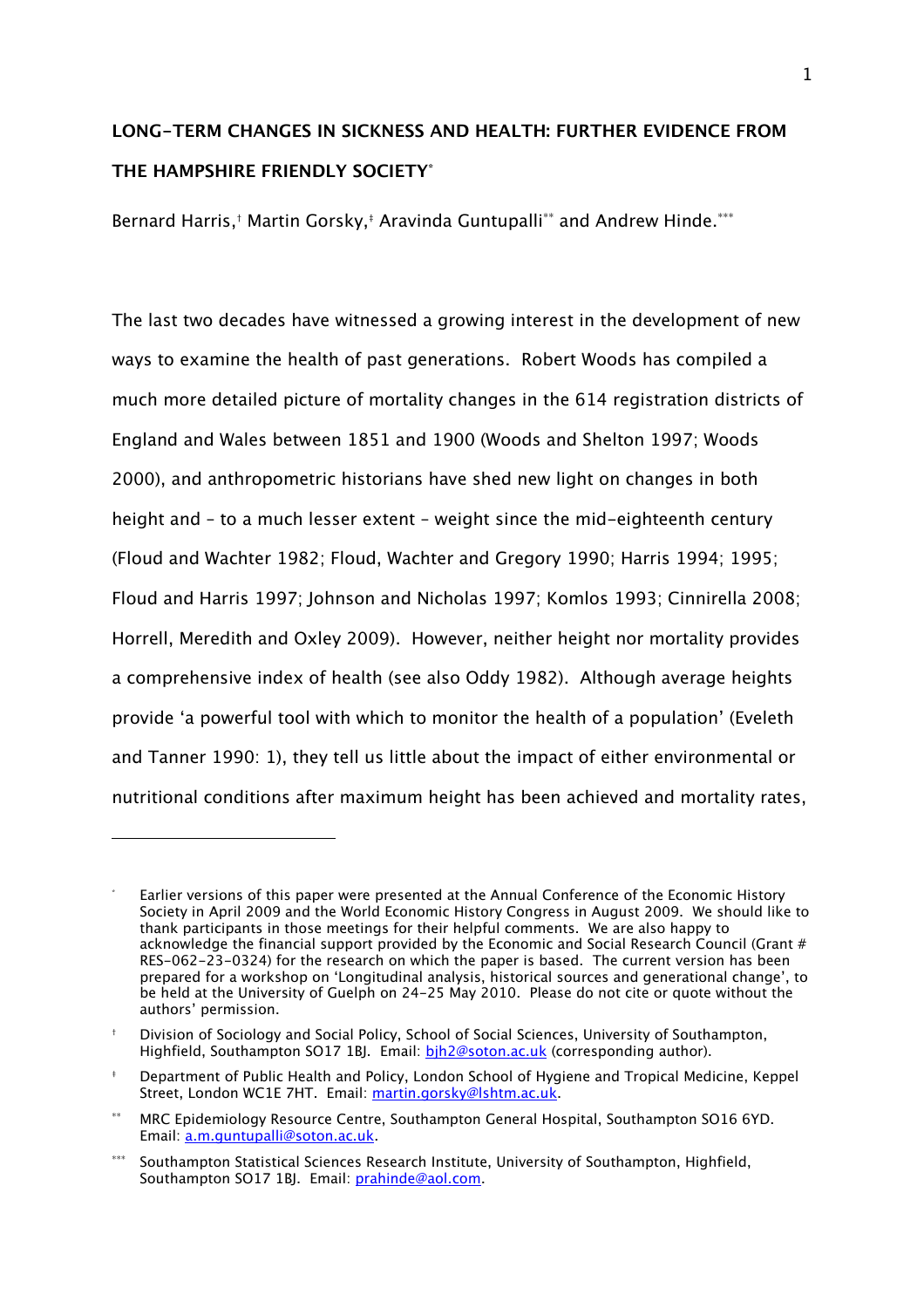by definition, can only shed light on the effects of the illnesses, injuries and other conditions which result in death. It is therefore very important to find new evidence which is capable of shedding light on the mass of non-fatal illnesses and injuries which affected the adult population.

In a series of publications, James Riley has argued that it is possible to reconstruct the history of sickness for at least one section of the population using friendly society records (see e.g. Riley 1987; 1989; 1997). During the eighteenth and nineteenth centuries, friendly societies and other mutual-aid organisations played a vital role in providing financial and often medical assistance to large numbers of men, and some women, who were forced to take time off work as a result of ill-health (see e.g. Harris 2004: 76-87), and Riley argued that these records provided an accurate guide to sickness experience. In 1997, he used the records of one of the largest British friendly societies, the Ancient Order of Foresters, to examine trends in age-specific sickness rates between 1870 and 1914 and, to many people's surprise, he concluded that age-specific morbidity had started to rise just as mortality rates were falling (Riley 1997).

A number of other writers have also examined the health statistics generated by friendly societies and similar organisations, though with mixed results. Southall and Garrett (1991) investigated the relationship between morbidity and mortality among members of the Steam Engine Makers' Society between 1836 and 1845. They found that the average duration of sickness episodes increased with age and that both morbidity and mortality followed similar seasonal patterns. Edwards, Gorsky, Harris and Hinde (2003) used the Hampshire Friendly Society's records to challenge Riley's argument that morbidity rates rose after 1870. They argued that the Society's records provided little evidence of any significant change in morbidity rates, once age had been taken into account. Gorsky and Harris (2005) extended this analysis by examining the history of sickness rates in interwar Britain, and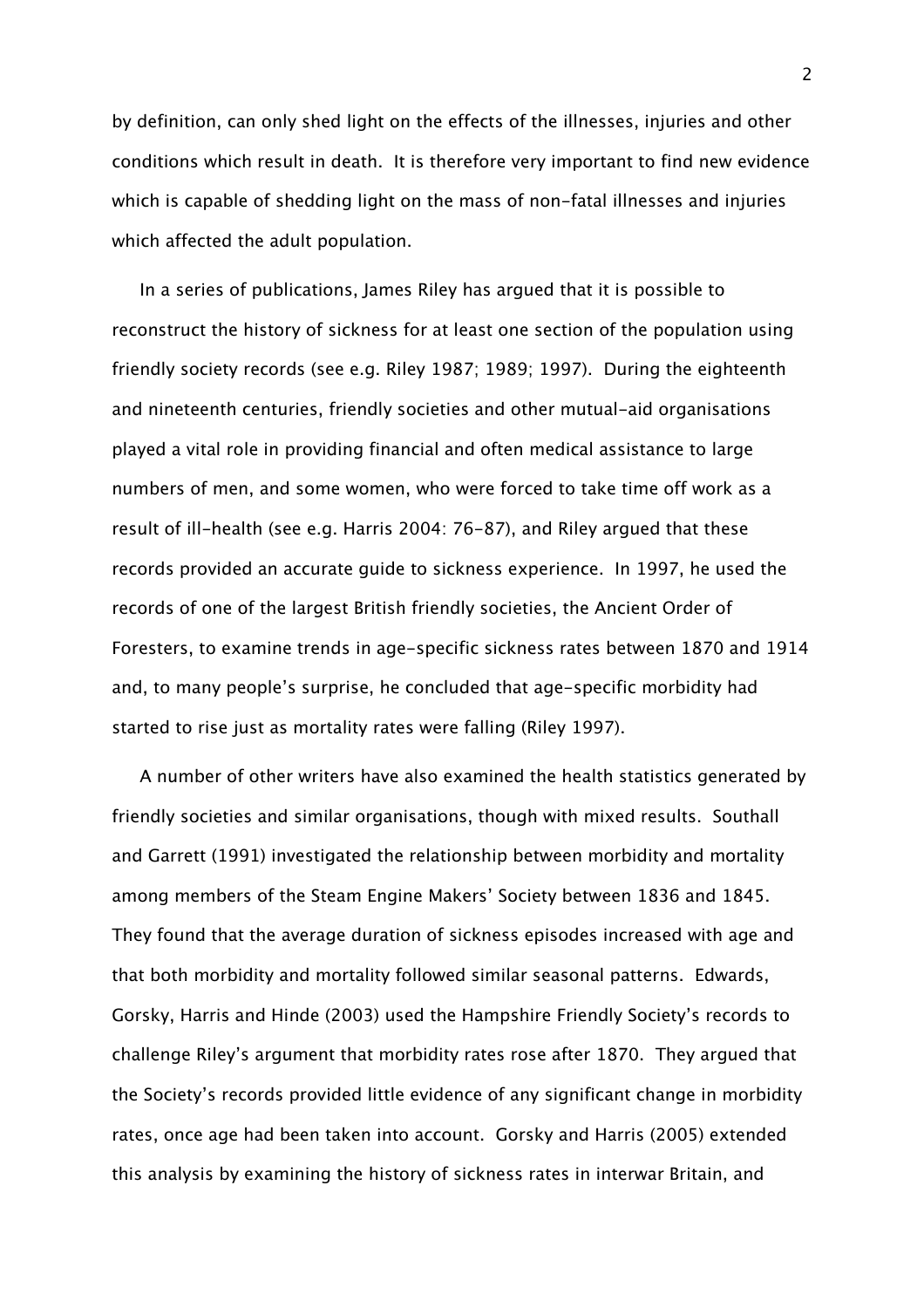Gorsky, Harris and Hinde (2006) conducted a preliminary analysis of the relationship between individual sickness histories and later-life mortality.

Although some authors agree that friendly society records might provide an accurate reflection of sickness experience, others have been more sceptical. John Macnicol (1998: 125-31) argued that the apparent increase in morbidity rates at higher ages owed more to changes in the labour market than to any objective changes in health status. His conclusion echoed earlier arguments by T.S. Ashton (1916) and Noel Whiteside (1987). John Murray (2003; 2005; 2007) argued that friendly society statistics measured absence from work, rather than sickness per se, and that the most important influence on recorded sickness rates was an organisation's capacity to fund sickness benefits (see also Bertillon 1892). Sheila Ryan Johansson (1991; 1992) claimed that the decision to submit a sick claim was inherently subjective, and that Riley's statistics owed more to culture than to medicine or biology.

We have argued previously that the Hampshire Friendly Society data enable us to go beyond Riley in a number of ways. In the first place, although his findings were largely dependent on the analysis of aggregated branch records, many of our findings were based on individual sickness histories. Secondly, we were also able to draw on a much more detailed set of information about the proximate causes of individual sickness claims. We suggested that these factors would enable us to draw more robust conclusions about the relationship between sickness and age and changes in the pattern of sickness claims over time, as well as shedding new light on the circumstances which induced people to take time off work because they believed themselves to be ill (Edwards, Gorsky, Harris and Hinde 2003).

This paper extends our previous work in a number of ways. Section 1 describes the construction of a new and greatly-expanded dataset which provides a much larger amount of information about the individual sickness histories of more than

3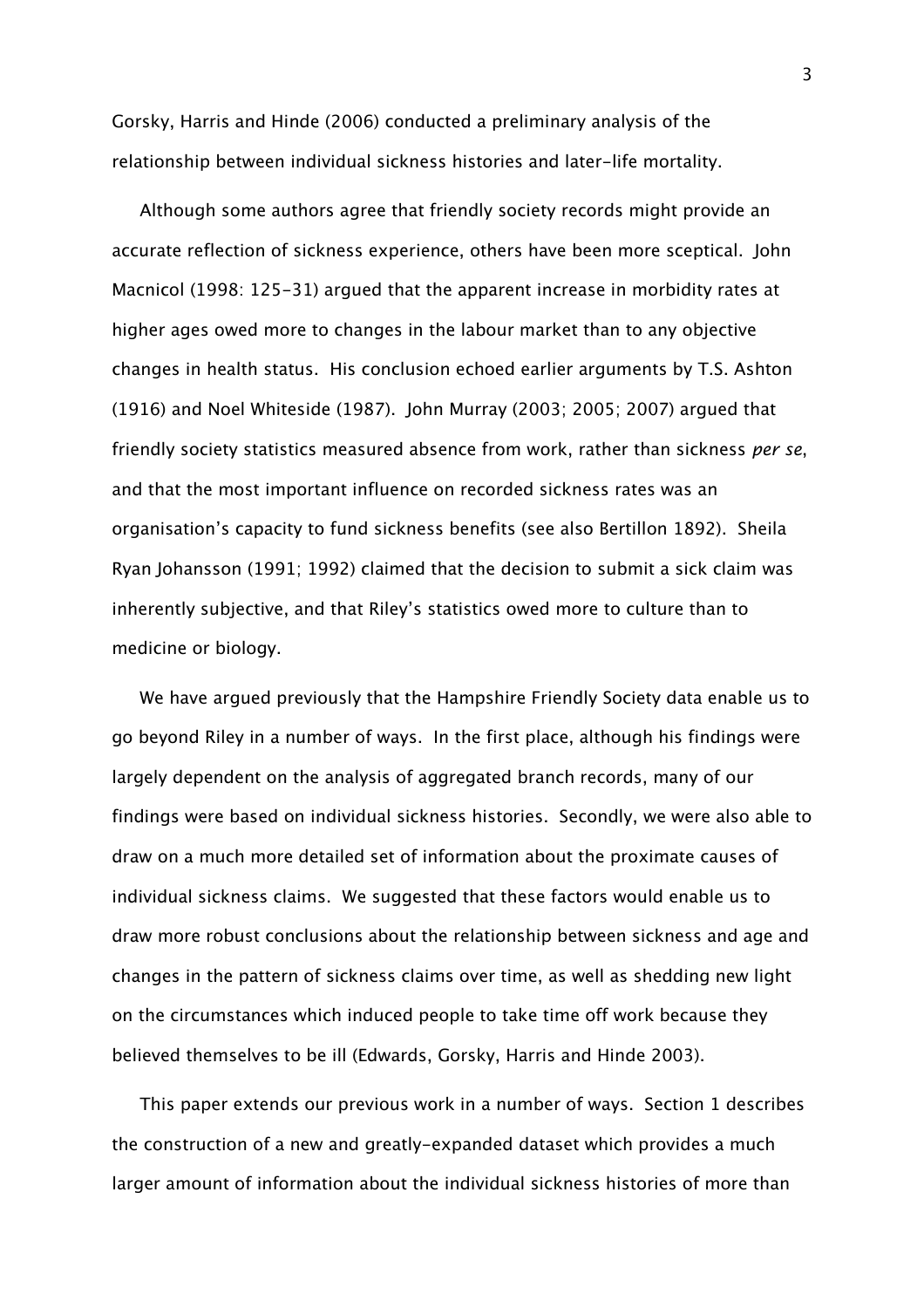five thousand men between 1824 and 1989. Section 2 examines the seasonality of sickness claims within this population and compares it with a range of historical and more contemporary studies. Section 3 explores the relationship between sickness and age and considers the extent to which the 'age-sickness profile' may have changed over time. Section 4 discusses the methodological challenges associated with the measurement of the incidence, duration and prevalence of sickness in our dataset and presents new evidence of age-specific changes in all three gauges of morbidity between 1870 and 1949. Section 5 examines the conditions and diseases which were directly associated with individual sickness claims from the mid-1890s. Section 6 explores the relationship between the individual causes of sickness and age-specific morbidity rates and section 7 offers some general conclusions and pointers for further research.

## 1. Sources and methods

ł

Our earlier work was based on the Society's published reports and preliminary analysis of the sickness experience of men who joined the assurance section and were eligible for sickness benefit at different points in time between 1871 and 1912.<sup>1</sup> However, the total number of individual joiners was only 704, and it was only possible to follow 160 of these individuals to death (Gorsky, Harris and Hinde 2006: 576, 587). The current paper draws on a much larger body of information. It is based on the records of 5552 individuals who joined the Society between 1825

<sup>1</sup> Our first paper (Edwards, Gorsky, Harris and Hinde 2003) utilised data on men who joined the Society in 1871 and 1881. The next two papers also used data relating to men who joined between 1895 and 1899, and in 1911-12 (Gorsky and Harris 2005; Gorsky, Harris and Hinde 2006). All these papers were confined to the study of male morbidity because women were prevented from assuring for sick pay, except as deposit members, from 1877 onwards (Hampshire Friendly Society 1877: Rule 48).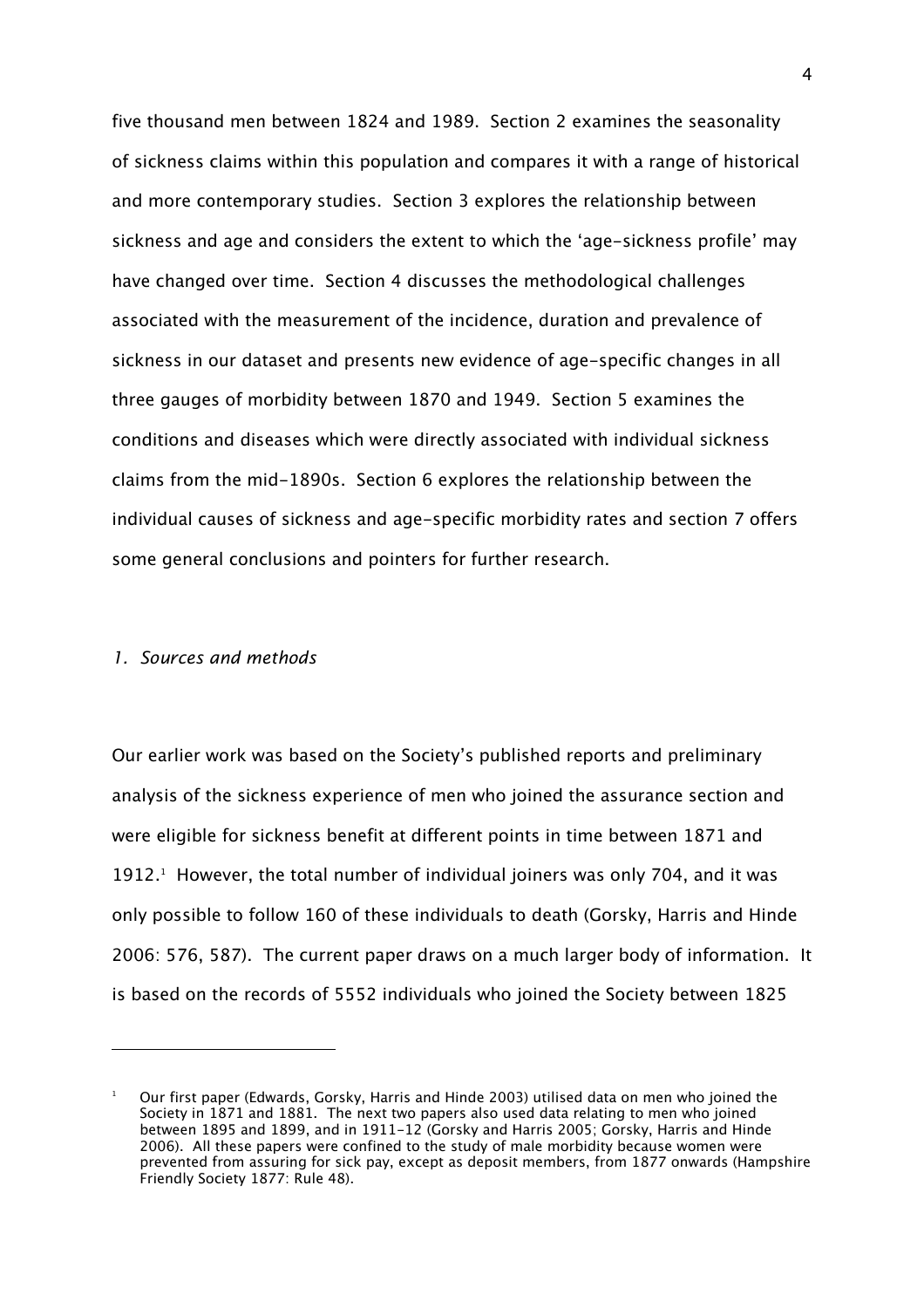and 1939, and were eligible for sickness benefit between 1825 and 1981. These men constituted approximately ten per cent of all the individuals who joined the Society's assurance section over this period, including 1667 men who were followed until death.

As we have already noted, the data have been drawn from the records of the Hampshire Friendly Society. Although the great majority of British friendly societies were mutual-aid organisations, this was a county or 'patronised' society, founded by a small group of 'leading gentlemen and clergy' in Winchester in 1824 (Thick 1990: 56).<sup>2</sup> When it was first established, it offered a range of benefits, including sickness benefits, pensions, death benefits and childhood endowments. During much of the nineteenth century, it seems likely that the majority of members subscribed for sickness pay but an increasing proportion of new members only subscribed for pensions and death benefits from the 1890s onwards. Despite this, the Society still had more than 7500 members who qualified for some form of sickness pay on the eve of the First World War (Edwards, Gorsky, Harris and Hinde 2003: 136).

Although the Society was originally designed as an assurance society for members who paid into and drew benefits from a common fund, its range of operations expanded significantly in later years. It introduced a deposit scheme, combining sickness assurance with a personal savings scheme, in 1867, and established separate assurance and deposit schemes for juvenile members in 1883 and 1897 respectively. The Society changed its name to the Hampshire and General Friendly Society in 1901 as part of a largely unsuccessful attempt to establish a

<sup>2</sup> Edwards, Gorsky, Harris and Hinde (2003: 135) suggested that 'the Hampshire Friendly Society was founded in Romsey in 1824' (p. 135). However, the Society was actually founded in Winchester, and the first branch was set up in Romsey in the following year (Thick 1990: 56).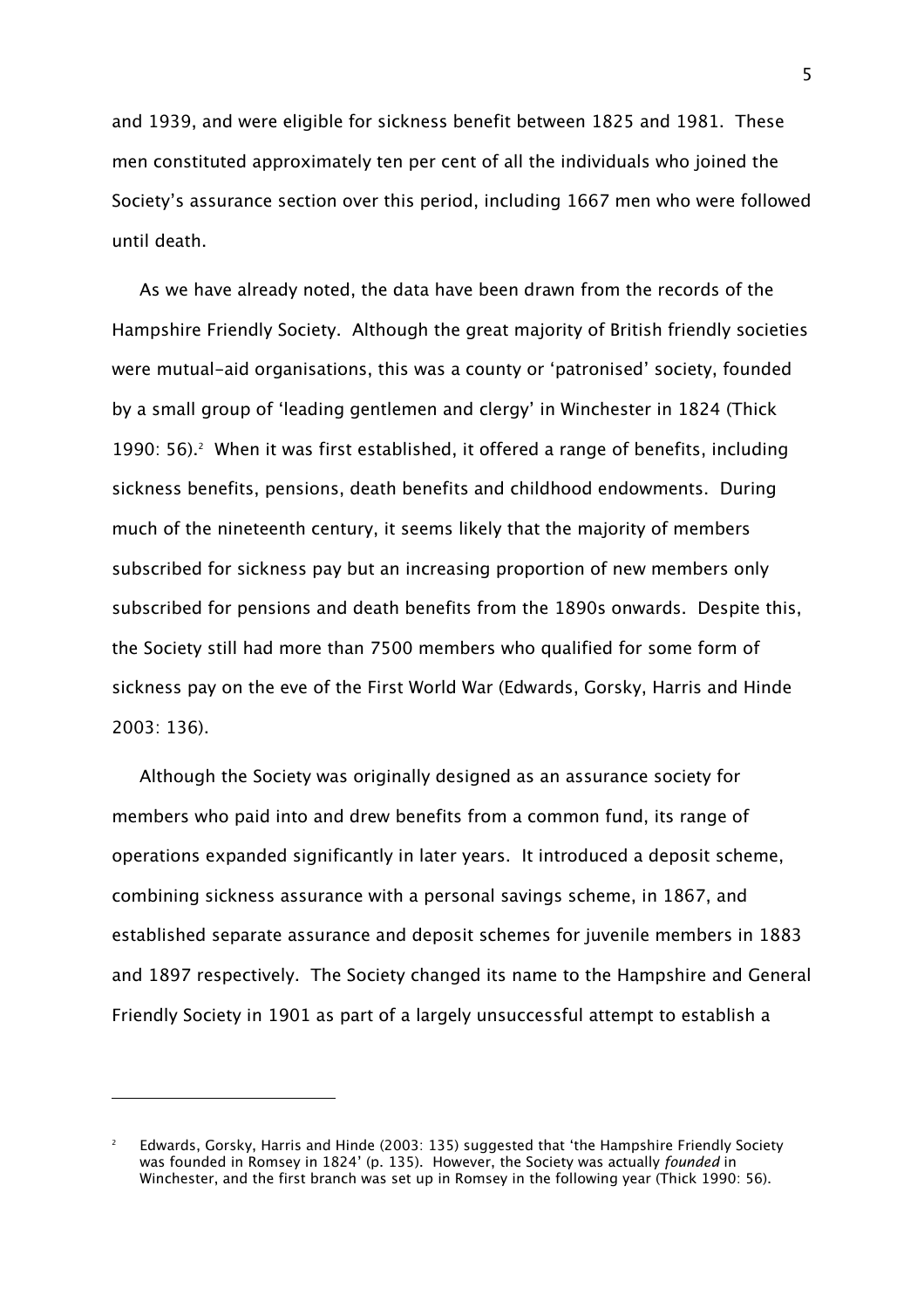more national profile, and became an approved society when statutory health insurance was introduced in 1911 (Thick 1990: 56-8).

In addition to its status as a County society, the Society was also distinctive in terms of its occupational structure and the characteristics of the area in which the great majority of its members lived. Although we only possess information about the occupations of members when they joined the Society, the available information suggests that a high proportion of the men who joined the Society between 1825 and 1938 were manual workers engaged in agriculture, forestry and fishing, transport and communication or miscellaneous services, and that only a small proportion were employed in industrial occupations, public administration or defence (Table 1). Although the Society established a small number of branches outside Hampshire towards the end of the nineteenth century, the vast majority continued to reside within the County, which was widely regarded as one of the most healthy in England. In 1899, the Society's Actuary suggested that the occupations pursued by the Society's members and the favourable environment in which they lived enabled them to enjoy 'a remarkable vitality' when compared with the Manchester Unity of Oddfellows (Edwards, Gorsky, Harris and Hinde 2003: 136). In 1910-12, the standardised mortality rate for employed and retired agricultural workers was forty per cent lower than the average for the country as a whole (Gorsky, Harris and Hinde 2006: 575).

6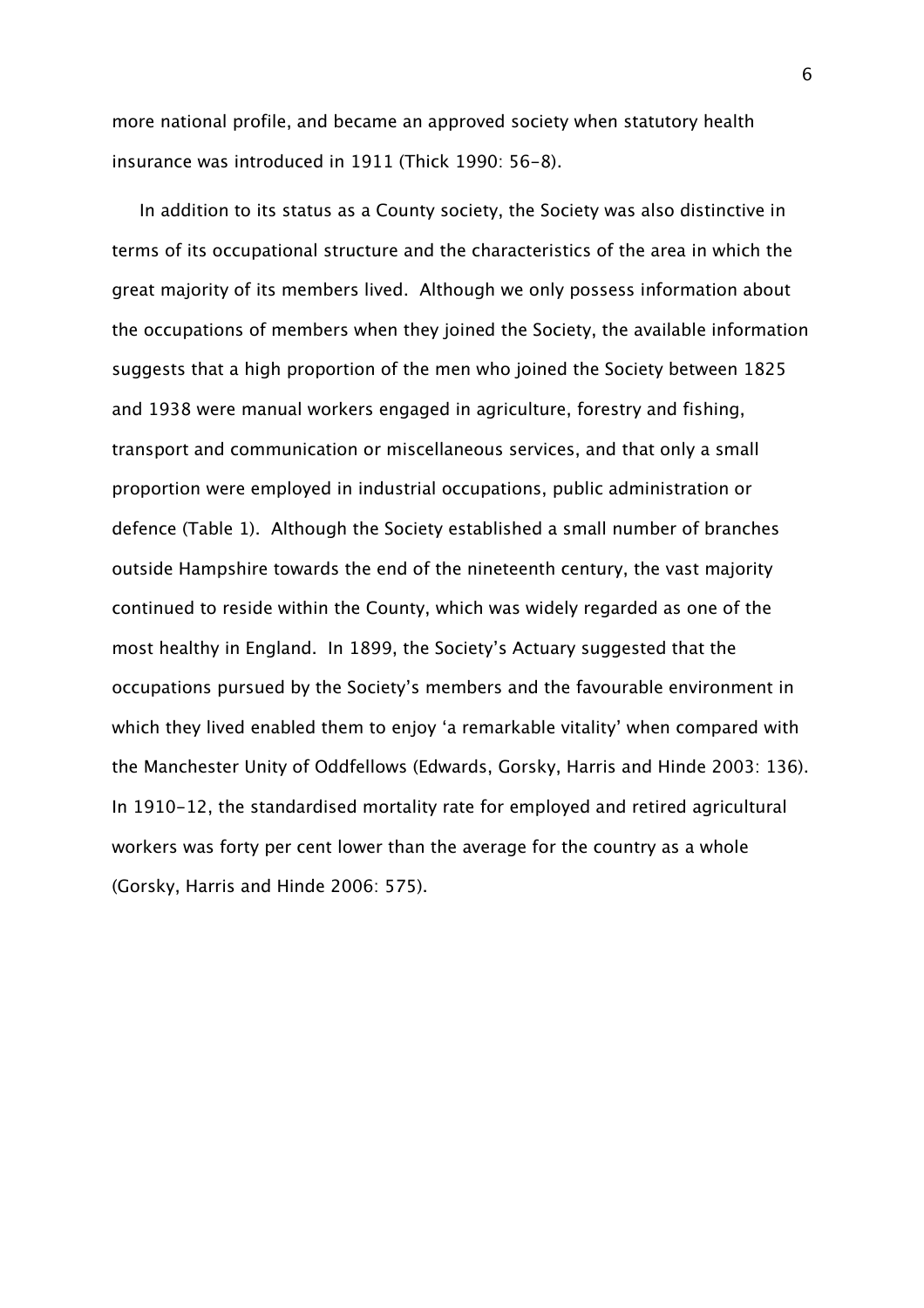Table 1. Occupations of men joining the Hampshire Friendly Society, 1825-1938.

|              |                                  | 1825   | 1831   | 1841   | 1851   | 1861   | 1871   | 1881   | 1891   | 1901   | 1911   | 1921   | 1931   | 1938   |
|--------------|----------------------------------|--------|--------|--------|--------|--------|--------|--------|--------|--------|--------|--------|--------|--------|
| $\mathbf{1}$ | Agriculture, forestry, fishing   | 4.10   | 5.56   | 1.72   | 4.64   | 4.25   | 7.11   | 10.71  | 6.82   | 10.26  | 11.90  | 8.16   | 8.24   | 10.42  |
| 1a           | Labourers                        | 12.30  | 11.11  | 17.24  | 50.33  | 32.55  | 31.47  | 33.16  | 29.55  | 15.38  | 19.05  | 11.22  | 0.00   | 8.33   |
| 2            | Mining and quarrying             | 0.00   | 0.00   | 0.00   | 0.00   | 0.00   | 0.00   | 0.00   | 0.57   | 0.00   | 0.00   | 0.00   | 0.00   | 0.00   |
| 3            | Food, drink, tobacco             | 2.46   | 2.78   | 1.72   | 4.64   | 8.02   | 4.57   | 4.08   | 6.25   | 5.13   | 4.76   | 9.18   | 9.41   | 11.46  |
| 6            | Metal manufacture                | 0.82   | 2.78   | 3.45   | 1.32   | 3.77   | 4.57   | 0.51   | 3.98   | 0.00   | 0.00   | 3.06   | 3.53   | 4.17   |
| 7            | Mechanical engineering           | 0.82   | 0.00   | 0.00   | 0.00   | 0.00   | 0.00   | 1.02   | 0.00   | 2.56   | 9.52   | 3.06   | 3.53   | 7.29   |
| 10           | Shipbuilding, marine engineering | 0.00   | 2.78   | 0.00   | 0.00   | 0.47   | 0.51   | 0.51   | 0.00   | 0.00   | 0.00   | 0.00   | 0.00   | 1.04   |
| 11           | Vehicles                         | 0.00   | 0.00   | 0.00   | 0.00   | 1.42   | 1.02   | 1.02   | 0.00   | 0.00   | 0.00   | 2.04   | 3.53   | 1.04   |
| 12           | Metal goods                      | 0.00   | 0.00   | 0.00   | 1.32   | 0.00   | 0.00   | 0.00   | 1.14   | 0.00   | 0.00   | 1.02   | 1.18   | 0.00   |
| 12           | Other metal goods                | 0.00   | 0.00   | 0.00   | 0.00   | 0.00   | 0.00   | 0.00   | 0.00   | 0.00   | 0.00   | 0.00   | 0.00   | 0.00   |
| 13           | <b>Textiles</b>                  | 0.00   | 0.00   | 0.00   | 0.00   | 0.47   | 0.00   | 0.00   | 0.00   | 2.56   | 2.38   | 0.00   | 0.00   | 1.04   |
| 14           | Leather, fur                     | 1.64   | 0.00   | 0.00   | 0.00   | 0.00   | 0.51   | 0.00   | 0.00   | 0.00   | 0.00   | 0.00   | 0.00   | 0.00   |
| 15           | Clothing, footwear               | 6.56   | 13.89  | 8.62   | 5.30   | 2.36   | 1.52   | 1.53   | 0.00   | 0.00   | 0.00   | 0.00   | 1.18   | 1.04   |
| 17           | Timber, furniture                | 1.64   | 16.67  | 3.45   | 3.31   | 8.02   | 3.05   | 4.08   | 2.27   | 5.13   | 0.00   | 7.14   | 4.71   | 5.21   |
| 18           | Paper, printing, publishing      | 0.82   | 0.00   | 1.72   | 1.32   | 1.42   | 1.52   | 0.51   | 0.57   | 0.00   | 0.00   | 3.06   | 0.00   | 1.04   |
| 20           | Construction                     | 1.64   | 0.00   | 0.00   | 1.32   | 5.66   | 6.09   | 1.53   | 1.70   | 0.00   | 2.38   | 1.02   | 8.24   | 7.29   |
| 21           | Gas, electricity and water       | 0.00   | 0.00   | 0.00   | 0.00   | 0.00   | 0.00   | 0.00   | 0.00   | 0.00   | 0.00   | 0.00   | 2.35   | 3.13   |
| 22           | Transport, communication         | 1.64   | 5.56   | 1.72   | 4.64   | 8.49   | 15.23  | 18.88  | 15.91  | 23.08  | 9.52   | 14.29  | 9.41   | 7.29   |
| 23           | Distributive trades              | 0.00   | 2.78   | 0.00   | 0.00   | 0.00   | 0.51   | 0.00   | 1.70   | 2.56   | 0.00   | 5.10   | 2.35   | 0.00   |
| 24           | Insurance, banking, finance      | 0.00   | 0.00   | 0.00   | 0.00   | 0.00   | 0.00   | 0.51   | 0.00   | 0.00   | 0.00   | 0.00   | 7.06   | 0.00   |
| 25           | Professional, scientific         | 2.46   | 2.78   | 3.45   | 3.31   | 2.36   | 1.02   | 3.06   | 4.55   | 0.00   | 7.14   | 2.04   | 1.18   | 1.04   |
| 26           | Miscellaneous services           | 15.57  | 13.89  | 27.59  | 9.93   | 15.57  | 15.74  | 12.24  | 13.64  | 23.08  | 19.05  | 13.27  | 9.41   | 11.46  |
| 27           | Public administration, defence   | 0.00   | 5.56   | 0.00   | 0.66   | 1.42   | 0.51   | 0.51   | 1.70   | 2.56   | 2.38   | 4.08   | 3.53   | 2.08   |
|              | Not classified                   | 0.00   | 0.00   | 0.00   | 0.00   | 0.00   | 1.02   | 2.04   | 6.25   | 5.13   | 7.14   | 6.12   | 11.76  | 12.50  |
|              | Not occupied                     | 0.00   | 0.00   | 0.00   | 0.00   | 0.47   | 4.06   | 3.57   | 1.70   | 0.00   | 4.76   | 2.04   | 2.35   | 1.04   |
|              | Not stated                       | 47.54  | 13.89  | 29.31  | 7.95   | 3.30   | 0.00   | 0.51   | 1.70   | 2.56   | 0.00   | 4.08   | 7.06   | 2.08   |
|              | Total (%)                        | 100.00 | 100.00 | 100.00 | 100.00 | 100.00 | 100.00 | 100.00 | 100.00 | 100.00 | 100.00 | 100.00 | 100.00 | 100.00 |
|              | Total (N)                        | 122    | 36     | 58     | 151    | 212    | 197    | 196    | 176    | 39     | 42     | 98     | 85     | 96     |

Notes: The figures for 1825–1861 and for 1921–38 are based on the occupations of all the men who joined the Society's assurance scheme, whether or not they contracted for<br>sickness benefit. The figures for 1871–1911 are ba circa 30% of new members; the figures for 1881 and 1891 are based on information about the occupations 25 and 50% of new members respectively. The figures for other years are based on 100% of the surviving data.

Sources: 1825-91: Hampshire Friendly Society Assurance Ledgers; 1901-38: Hampshire and General Friendly Society Proposal Forms.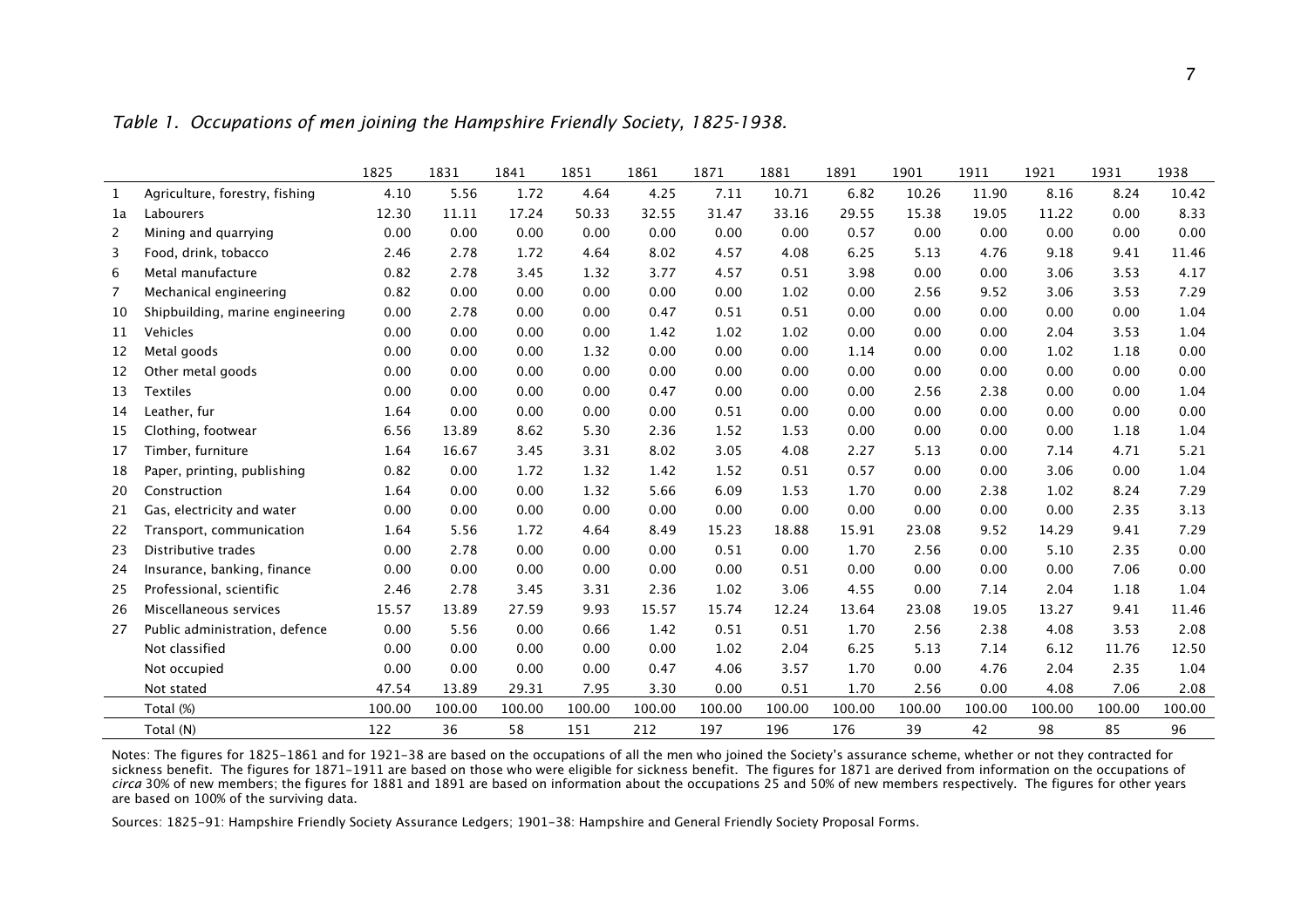The main source of information about the sickness histories of HFS members is the Society's assurance ledgers and record forms. The assurance ledgers recorded the names of new members, their policy numbers, place and date of birth, date of admission, branch affiliation and the various benefits to which they were entitled. They were divided into three series. The ledgers in series one contained information about the total amount of sick pay received by each member over the whole of the period from 1825 to 1867, together with information about the total amount of pay received in each year from 1868 to 1894 inclusive. By comparing these payments with the details of each individual's benefit entitlements, we were able to calculate the total number of days on which sick pay was received in each calendar year from 1868 onwards. The second and third series of ledgers covered the period from 1895 to 1931. These documents contained direct information about the number of sick-days in each quarter, together with information about the medical conditions which caused payments to be made. The Society recorded information on sickness claims on individual record cards from 1931 onwards. The first series of record cards enabled us to reconstruct the sickness histories of individual members between 1931 and 1981. We were also able to incorporate some material from the second series of record cards, but the final part of this series will remain closed until 2020.

In order to construct the dataset, we aimed to sample every tenth member who joined the Society's assurance section from 1825 onwards. However, as not all the individuals who joined the assurance section were either male or eligible for sickness benefits, it was often necessary to skip one or more records in order to locate the next eligible member. We then used the information in the assurance ledgers to identify every occasion on which the selected members received sickness benefits during their membership of the Society. As a result, we were able to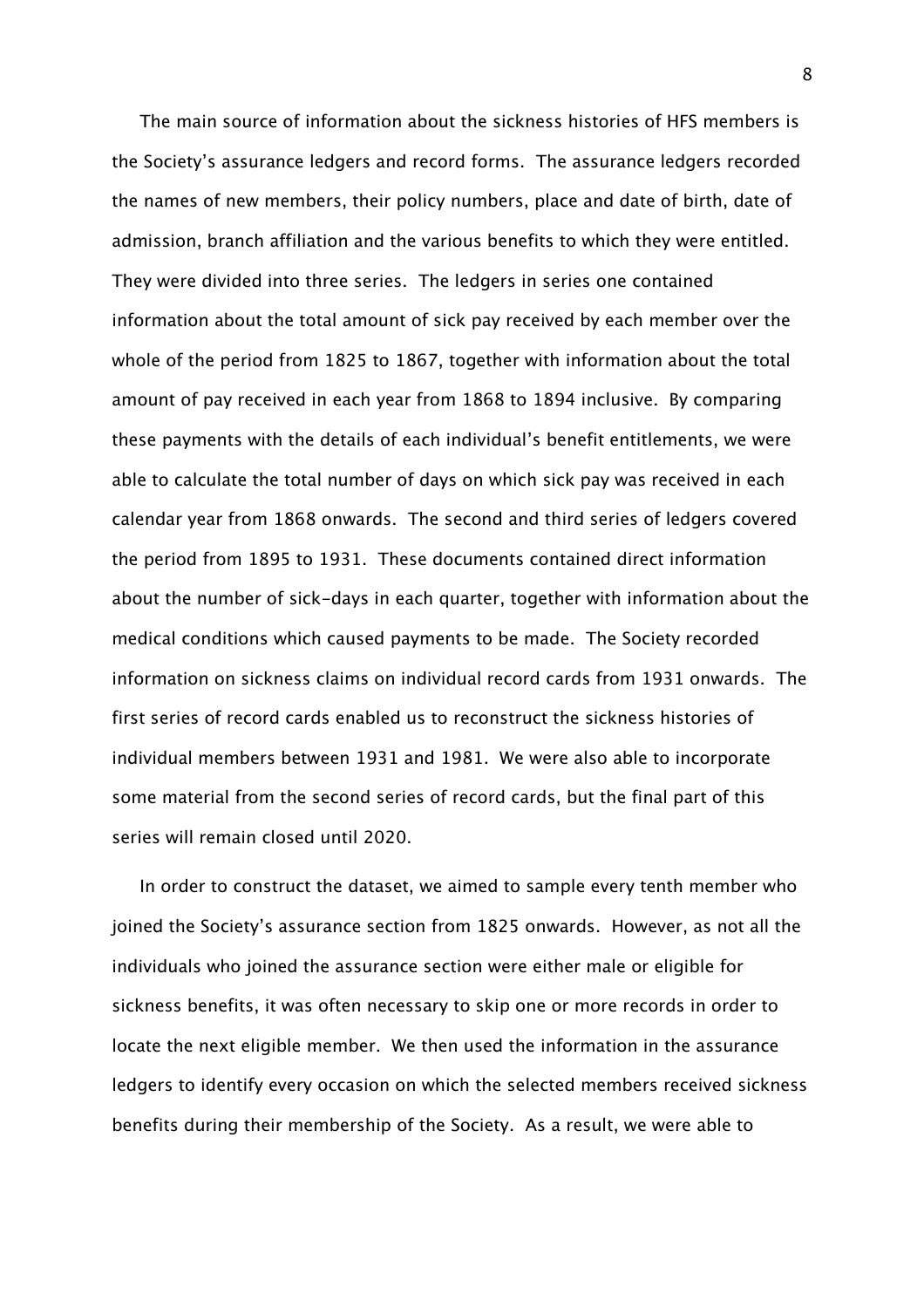compile complete 'sickness histories' for 5552 men, with the equivalent of 106,395 man-years of sickness exposure.

Although our sample is broadly representative of those members of the Society who were eligible for sickness benefit, there is one important difference. As we have already explained, the sample consists of approximately ten per cent of all those who joined the Society's assurance section between 1825 and 1939, but not all the men who joined the assurance section were eligible for sickness benefits, and the proportion of new joiners who were eligible for sickness benefits changed over time (Edwards, Gorsky, Harris and Hinde 2003: 137). As a result, the proportion of eligible joiners who were included in the dataset probably started to increase from the 1890s onwards. As new members were almost invariably younger than the majority of existing members, the average age of the individuals in our dataset fell in comparison with the average age of the individuals who were eligible for sickness benefit in the Society as a whole. Although this has not affected our analysis of age-specific morbidity rates, it does mean that our aggregate figures are not directly comparable with the figures which the Society itself published in its annual reports (see also section 4).

9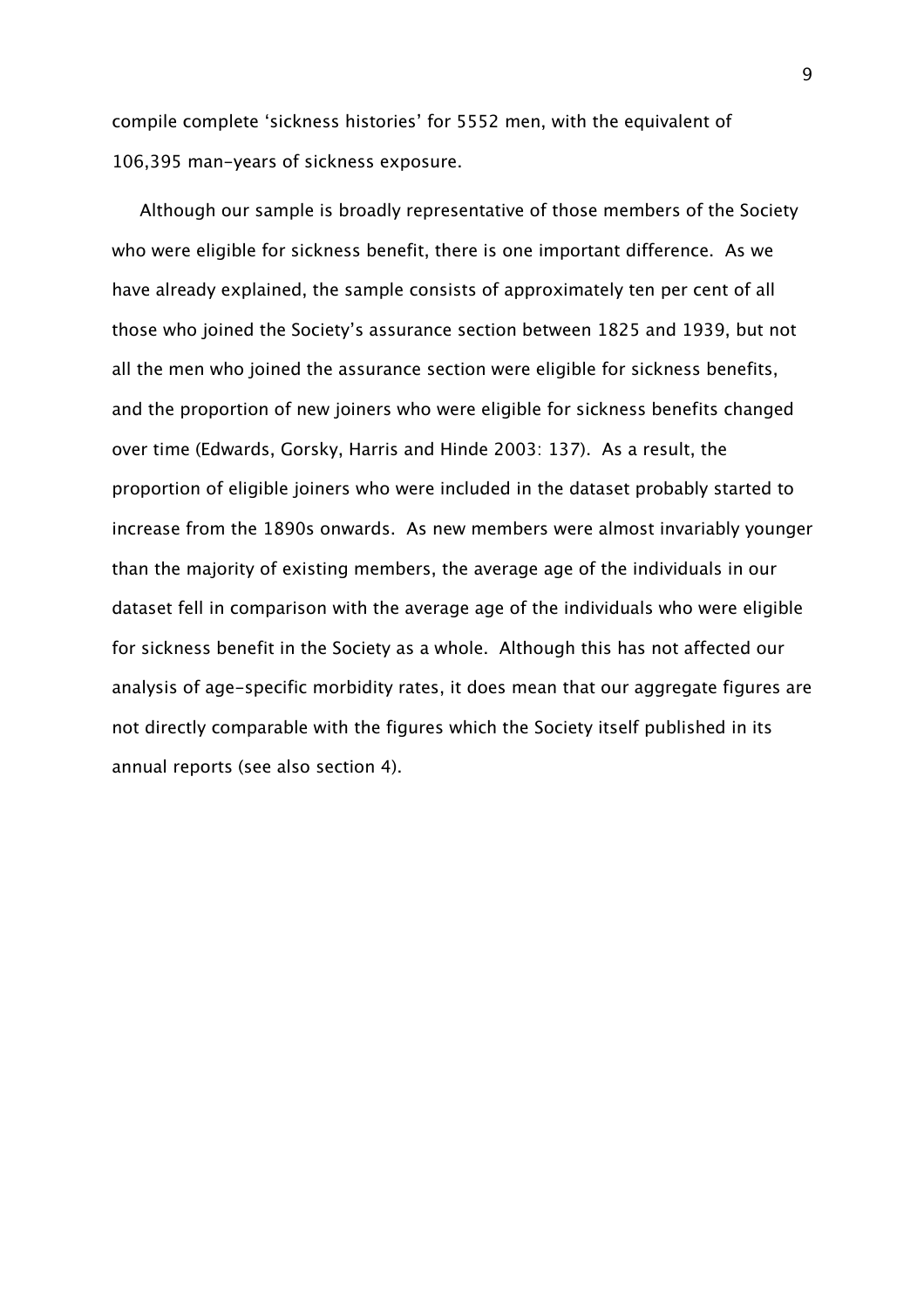| Year of<br>joining | Joiners in<br>dataset | Year of<br>joining | Joiners in<br>dataset | Year of<br>joining | Joiners in<br>dataset | Year of<br>joining | Joiners in<br>dataset | Year of<br>joining | Joiners in<br>dataset |
|--------------------|-----------------------|--------------------|-----------------------|--------------------|-----------------------|--------------------|-----------------------|--------------------|-----------------------|
| 1825               | 1                     | 1848               | 5                     | 1871               | 86                    | 1894               | 53                    | 1917               | 25                    |
| 1826               | 2                     | 1849               | 7                     | 1872               | 87                    | 1895               | 49                    | 1918               | 32                    |
| 1827               | $\overline{c}$        | 1850               | 6                     | 1873               | 88                    | 1896               | 43                    | 1919               | 54                    |
| 1828               | 3                     | 1851               | 8                     | 1874               | 86                    | 1897               | 46                    | 1920               | 55                    |
| 1829               | 1                     | 1852               | 10                    | 1875               | 94                    | 1898               | 45                    | 1921               | 45                    |
| 1830               | 1                     | 1853               | 12                    | 1876               | 109                   | 1899               | 46                    | 1922               | 41                    |
| 1831               | 1                     | 1854               | 8                     | 1877               | 77                    | 1900               | 42                    | 1923               | 54                    |
| 1832               | 1                     | 1855               | 12                    | 1878               | 60                    | 1901               | 32                    | 1924               | 68                    |
| 1833               | 0                     | 1856               | 17                    | 1879               | 51                    | 1902               | 52                    | 1925               | 127                   |
| 1834               | 4                     | 1857               | 20                    | 1880               | 50                    | 1903               | 43                    | 1926               | 116                   |
| 1835               | 2                     | 1858               | 24                    | 1881               | 44                    | 1904               | 53                    | 1927               | 125                   |
| 1836               | 1                     | 1859               | 28                    | 1882               | 40                    | 1905               | 53                    | 1928               | 111                   |
| 1837               | 2                     | 1860               | 19                    | 1883               | 48                    | 1906               | 52                    | 1929               | 125                   |
| 1838               | 1                     | 1861               | 17                    | 1884               | 38                    | 1907               | 59                    | 1930               | 131                   |
| 1839               | 3                     | 1862               | 21                    | 1885               | 40                    | 1908               | 56                    | 1931               | 125                   |
| 1840               | 1                     | 1863               | 26                    | 1886               | 66                    | 1909               | 56                    | 1932               | 106                   |
| 1841               | 1                     | 1864               | 31                    | 1887               | 75                    | 1910               | 54                    | 1933               | 103                   |
| 1842               | 1                     | 1865               | 34                    | 1888               | 66                    | 1911               | 56                    | 1934               | 127                   |
| 1843               | 1                     | 1866               | 43                    | 1889               | 60                    | 1912               | 95                    | 1935               | 122                   |
| 1844               | 2                     | 1867               | 48                    | 1890               | 82                    | 1913               | 37                    | 1936               | 143                   |
| 1845               | 4                     | 1868               | 61                    | 1891               | 83                    | 1914               | 33                    | 1937               | 126                   |
| 1846               | 3                     | 1869               | 76                    | 1892               | 95                    | 1915               | 32                    | 1938               | 129                   |
| 1847               | 4                     | 1870               | 88                    | 1893               | 63                    | 1916               | 31                    | 1939               | 93                    |

Table 2. The Hampshire Friendly Society (HFS) dataset: individual joiners, 1825- 1939

Source: Hampshire Friendly Society dataset.

### 2. Sickness and seasonality

Sheila Ryan Johansson (1991: 58) has argued that as mortality rates have fallen, the populations of developed countries have begun to attach far more importance to 'trivial' conditions such as colds and influenza, but Riley's data implied that such diseases already played a leading role in the causes of sickness claims at the start of the twentieth century (Riley 1997: 192). This conclusion is reinforced by our own analysis of the Hampshire data. As we can see from Table 3, colds, catarrh and influenza accounted for between one-seventh and almost one-third of all recorded claims in selected years between 1875 and 1910, even without including the epidemic year of 1891, when 35.91 per cent of all claims were initiated under these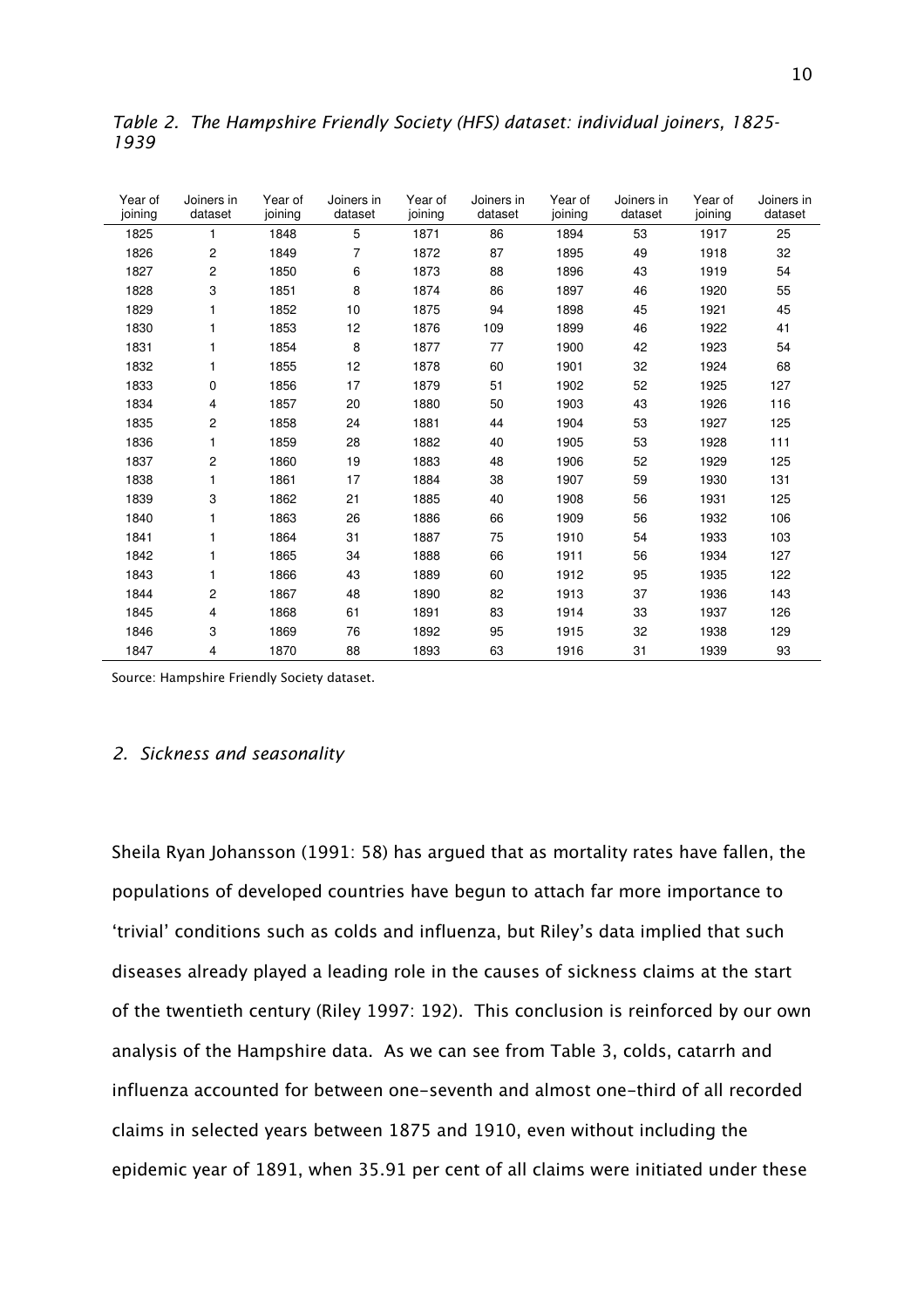headings, and the proportion of claims which were associated with these causes over the period as a whole (based on the average statistics for the years for which we have data) was 21.73 per cent.

The significance of the role played by these diseases in the genesis of sickness claims provides the most plausible explanation for another enduring feature of sickness and morbidity surveys. As we have already seen, the HFS data enable us to measure the number of days on which benefit was received by individual members in each quarter of each year, and we can use this information to investigate the seasonal pattern of the claims submitted by individuals who joined the Society at different points in its history. Figures 1 and 2 show the seasonal pattern of sickness claims among men who joined the Society between 1825 and 1879, between 1880 and 1914, and between 1915 and 1939, and who received sickness benefits between 1895 and 1981. Figure 1 shows the number of sickness episodes in each quarter<sup>3</sup> and Figure 2 shows the number of sick days in each quarter. Both graphs reveal a remarkable consistency in the seasonal distribution of both sickness episodes and sick days across all these cohorts. In each case, sickness rates peaked during the first quarter of the year, fell during the second and third quarters, and rose during the final quarter.

ł

<sup>3</sup> If a man received sick pay in a given quarter, the total number of 'sick-days' in that quarter has been counted as a single quarterly sickness episode. This issue is discussed in more detail in section 4 below.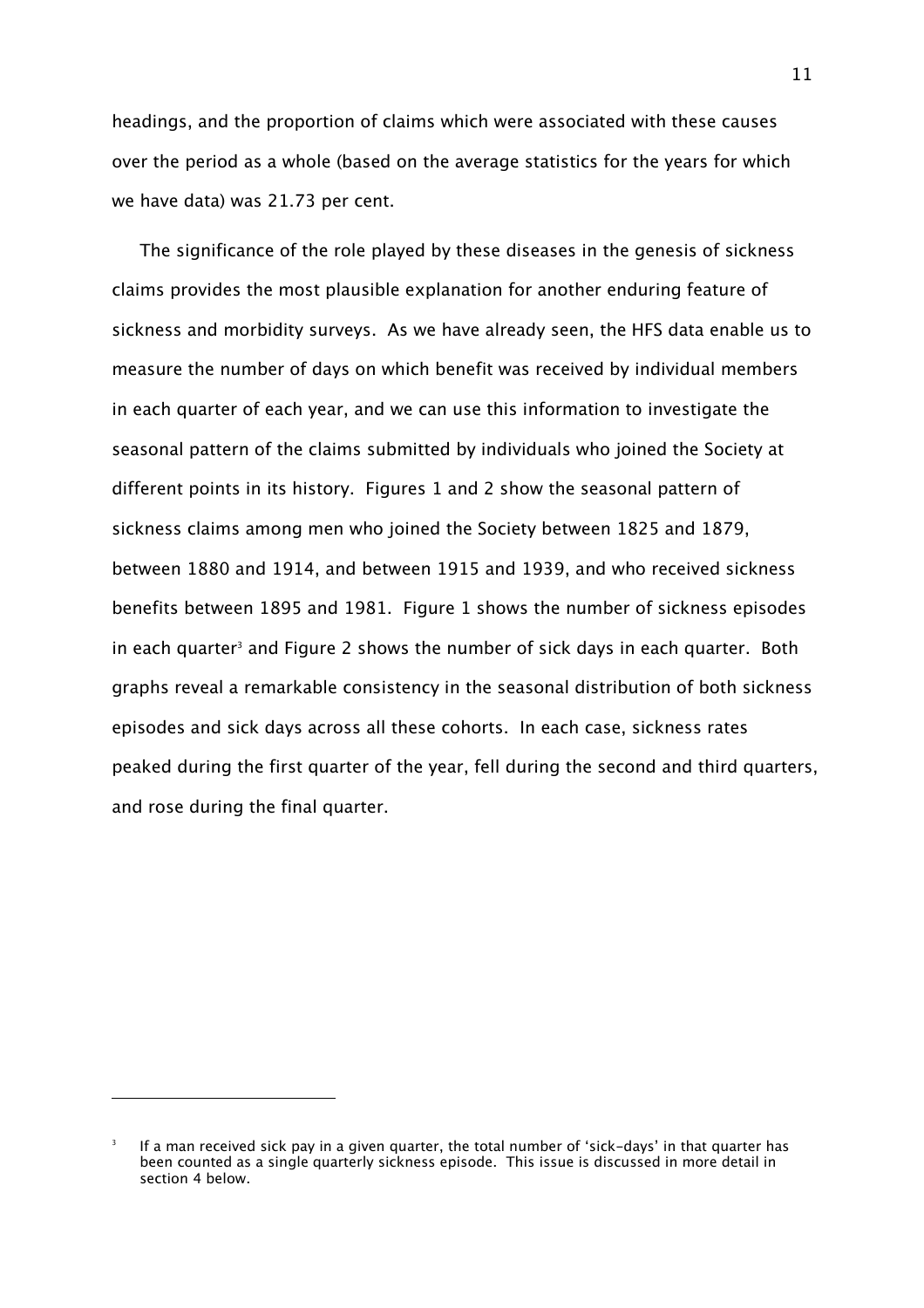| Number of claims                                    |                  | 1875   |                  | 1876   |                  | 1877   |                  | 1878   |                  | 1879   |                  | 1881   |                  | 1887   |                  | 1891   | 1910             |        |
|-----------------------------------------------------|------------------|--------|------------------|--------|------------------|--------|------------------|--------|------------------|--------|------------------|--------|------------------|--------|------------------|--------|------------------|--------|
|                                                     | No. of<br>claims | %      | No. of<br>claims | %      | No. of<br>claims | %      | No. of<br>claims | %      | No. of<br>claims | %      | No. of<br>claims | %      | No. of<br>claims | %      | No. of<br>claims | %      | No. of<br>claims | %      |
| Abscess                                             | 70               | 8.28   | 81               | 6.81   | 59               | 4.87   | 80               | 6.45   | 61               | 4.57   | 66               | 5.45   | 60               | 4.05   | 71               | 3.39   | 38               | 2.02   |
| Affections of the<br>stomach/stomach<br>derangement | $\mathbf 0$      | 0.00   | 55               | 4.62   | 12               | 0.99   | 2                | 0.16   | 10               | 0.75   | 7                | 0.58   | $\Omega$         | 0.00   | $\mathbf{1}$     | 0.05   | 0                | 0.00   |
| Affections of the<br>throat/sore<br>throat          | $\mathbf 0$      | 0.00   | 55               | 4.62   | 31               | 2.56   | 44               | 3.55   | 56               | 4.19   | 39               | 3.22   | 19               | 1.28   | 18               | 0.86   |                  | 0.05   |
| <b>Bronchitis</b>                                   | 40               | 4.73   | 0                | 2.35   | 42               | 3.47   | 42               | 3.38   | 40               | 3.00   | 39               | 3.22   | 62               | 4.18   | 70               | 3.34   | 97               | 5.17   |
| Catarrh                                             | 100              | 11.83  | $\mathbf{0}$     | 0.00   | $\Omega$         | 0.00   | $\mathbf 0$      | 0.00   | $\mathbf 0$      | 0.00   | $\mathbf{0}$     | 0.00   | $\mathbf{0}$     | 0.00   | $\mathbf 0$      | 0.00   | $\mathbf 0$      | 0.00   |
| Colds                                               | 103              | 12.19  | 158              | 13.28  | 191              | 15.76  | 230              | 18.53  | 269              | 20.15  | 196              | 16.18  | 183              | 12.34  | 311              | 14.84  | 164              | 8.74   |
| Debility                                            | 55               | 6.51   | 50               | 4.20   | 54               | 6.52   | 57               | 4.42   | 52               | 4.46   | 49               | 4.05   | 65               | 4.38   | 80               | 3.82   | 62               | 3.30   |
| Influenza                                           | 49               | 5.80   | 20               | 1.68   | $\mathbf{0}$     | 0.00   | $\mathbf 0$      | 0.00   | 20               | 1.50   | 11               | 0.91   | 6                | 0.40   | 441              | 21.05  | 262              | 13.96  |
| Injuries &<br>accidents                             | 153              | 18.11  | 232              | 19.50  | 190              | 15.68  | 170              | 13.70  | 197              | 14.76  | 170              | 14.04  | 276              | 18.61  | 275              | 13.13  | 333              | 17.74  |
| Lumbago                                             | 25               | 2.96   | 35               | 2.94   | 27               | 2.23   | 26               | 2.10   | 34               | 2.55   | 38               | 3.14   | 63               | 4.25   | 56               | 2.67   | 66               | 3.52   |
| Rheumatism                                          | 84               | 9.94   | 99               | 8.32   | 97               | 8.00   | 92               | 7.41   | 98               | 7.34   | 86               | 7.10   | 116              | 7.82   | 130              | 6.21   | 118              | 6.29   |
| <b>Others</b>                                       | 166              | 19.65  | 405              | 31.68  | 509              | 39.92  | 498              | 40.30  | 498              | 36.73  | 510              | 42.11  | 633              | 42.69  | 642              | 30.64  | 736              | 39.21  |
| Total                                               | 845              | 100.00 | 1190             | 100.00 | 1212             | 100.00 | 1241             | 100.00 | 1335             | 100.00 | 1211             | 100.00 | 1483             | 100.00 | 2095             | 100.00 | 1877             | 100.00 |

Table 3. Leading causes of sickness claims among members of the Hampshire Friendly Society, 1875-1910.

Source: Edwards, Gorsky, Harris and Hinde 2003: 152.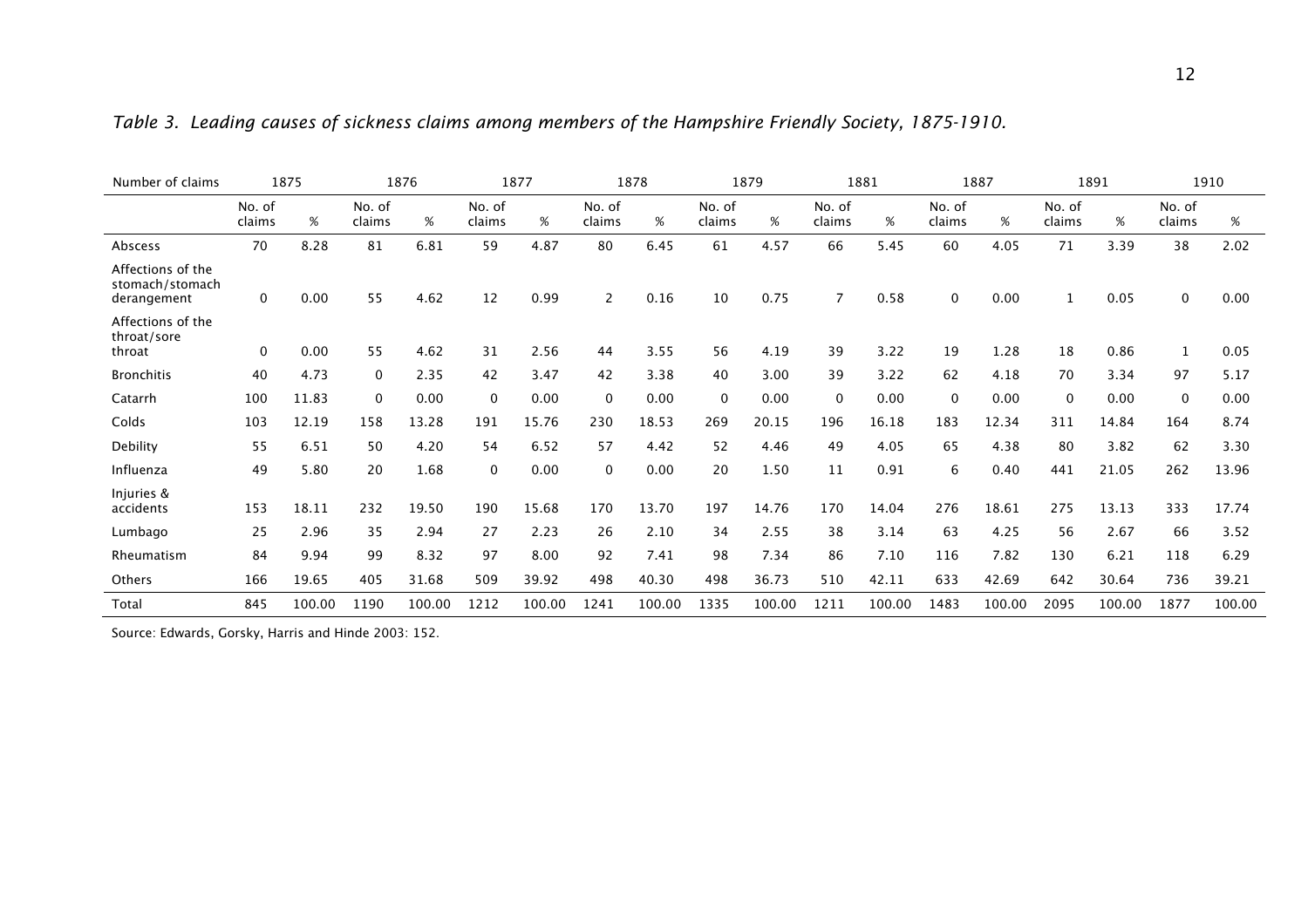

Source: Hampshire Friendly Society/Hampshire and General Friendly Society, Assurance Ledgers and Record Cards.



Figure 2. HFS: Sickness days per quarter

Source: Hampshire Friendly Society/Hampshire and General Friendly Society, Assurance Ledgers and Record Cards.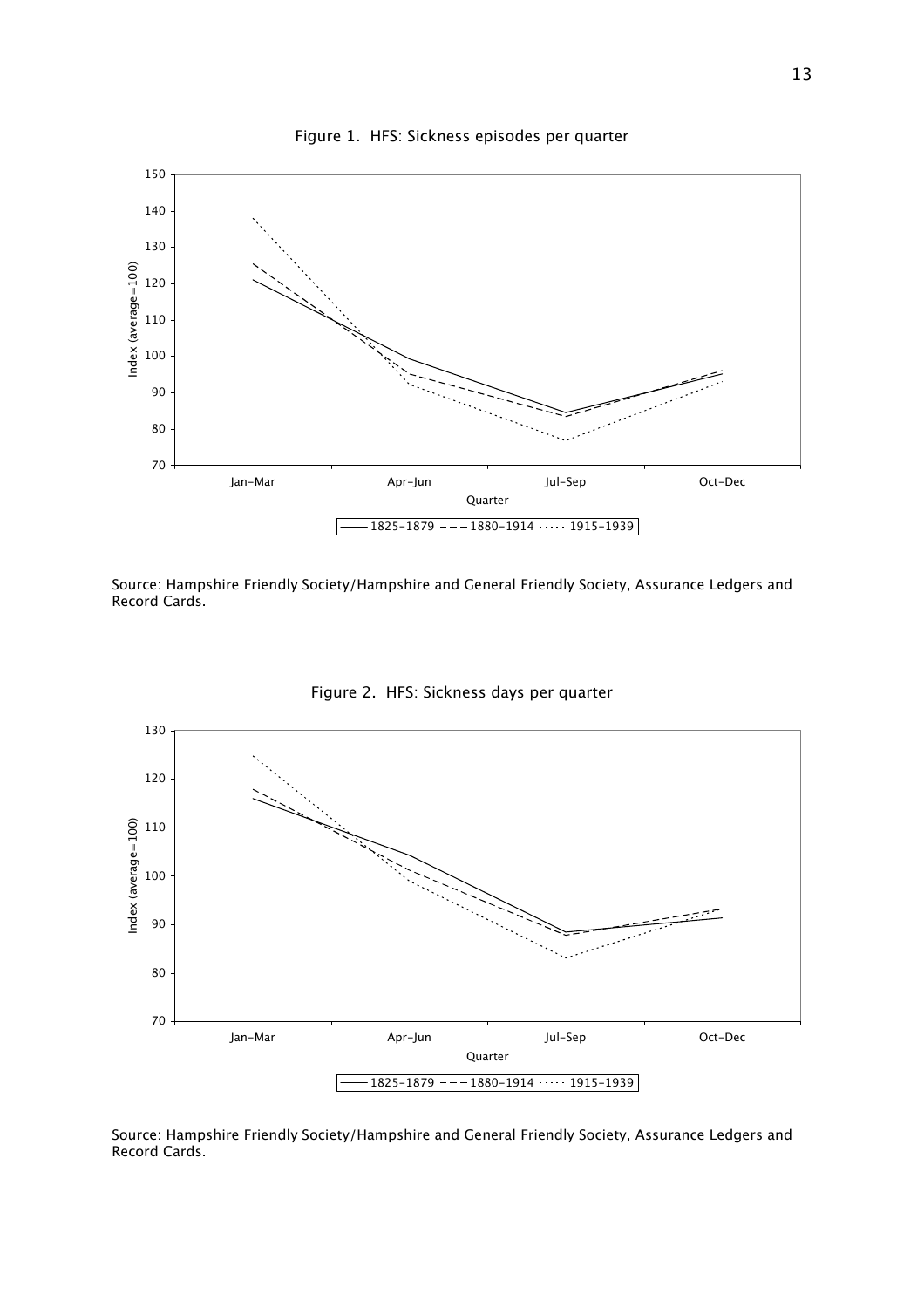The general pattern is also remarkably consistent with the results obtained from other sources, taken from different parts of the country and covering a very long period. Harvey and Oeppen (2001: 230) calculated the number of patientdays among Benedictine monks who received treatment, either as in-patients or out-patients, at Westminster Abbey infirmary between 1297 and 1355, and between 1381 and 1417. Although there were some variations in the monthly rates, they found that 'all the indices show[ed] a clear pattern of high values in spring, followed by a summer trough'. Southall and Garrett (1991: 249) found that the incidence of sickness claims among members of the Steam Engine Makers' Society between 1835 and 1869 reached its highest level between January and March; it declined between March and September and rose between October and December. In 1953, the Registrar-General found that sickness rates for both men and women tended to peak during the first quarter of the year before falling during the second and third quarters and rising during the fourth quarter (General Register Office 1953: 15-27). Whilst these results do not invalidate the general assumptions which lie behind the 'cultural inflation of morbidity' thesis, they also suggest that there is rather more continuity in the history of morbidity than some commentators have been inclined to suggest.

#### 3. Sickness and age

Our previous work looked at variations in the incidence, duration and prevalence of sickness claims at each year of age among men who joined the Hampshire Friendly Society in 1871, 1881, 1895-9 and 1911-12. Although all three gauges of morbidity rose with age and there was a significant increase in the prevalence of sickness from the age of 55 onwards, we found little evidence to suggest that the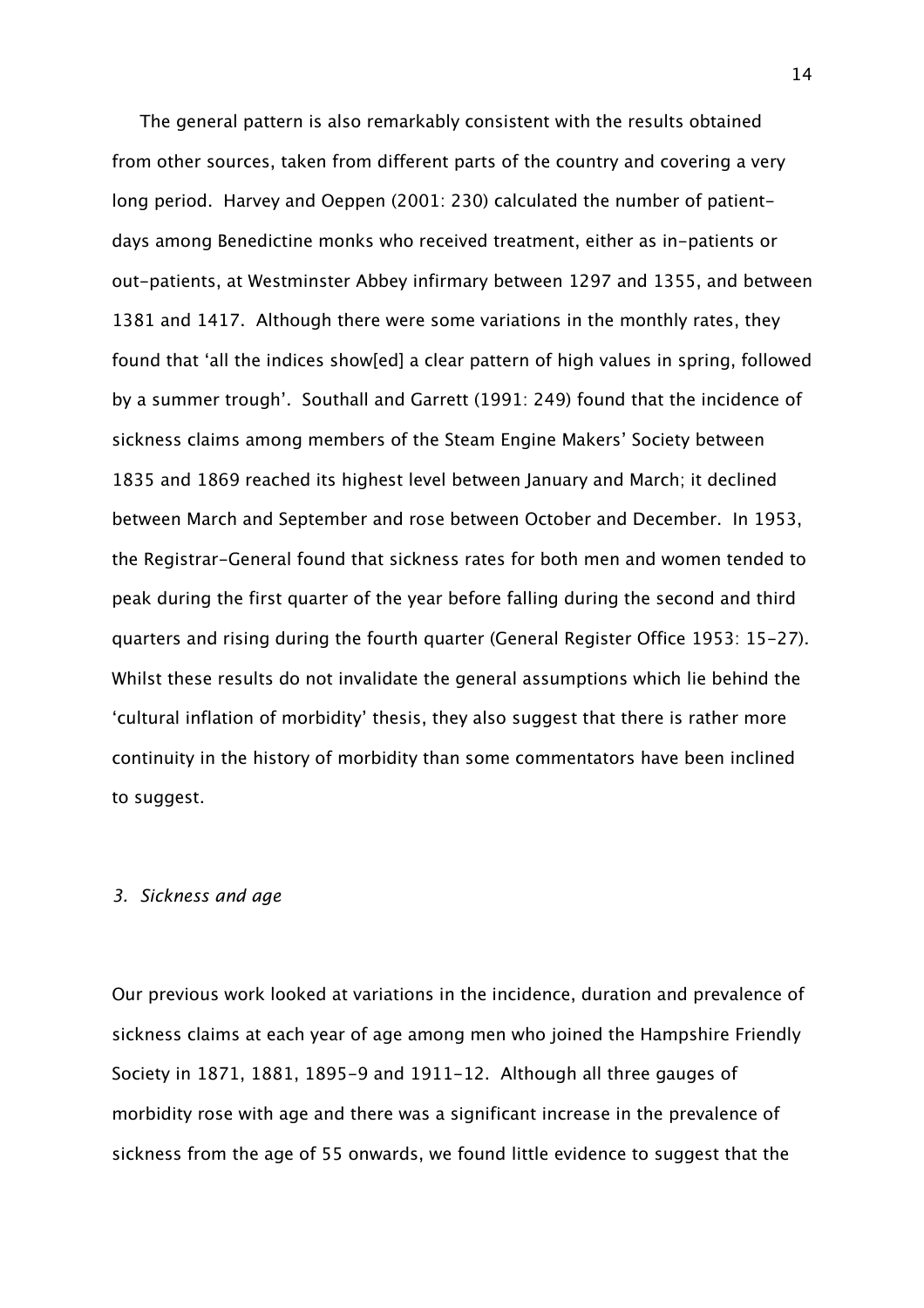precise nature of the relationship between age and morbidity changed between cohorts (see Edwards, Gorsky, Harris and Hinde 2003: 144-8; Gorsky and Harris 2005: 147-52; Gorsky, Harris and Hinde 2006: 578-86). However, we are now able to re-examine this question using a much larger body of data. We have therefore calculated the number of sick-years per man-year for each five-year age-group from 20 to 70. We have also calculated average sickness rates for each age-group in each quinquennium from 1870 to 1949. We have then aggregated the results for successive quinquennia to produce new estimates showing the relationship between age and morbidity in each of the periods 1870-89, 1890-1909, 1910-29 and 1930-49.

As we have already seen, our information about the number of sick days experienced by these individuals has been based on a number of different calculations and the Society introduced a number of administrative and regulatory changes which may also have affected the levels of sickness which were recorded (see also Edwards, Gorsky, Harris and Hinde 2003: 143-4), and these factors need to be borne in mind when considering the results. One important difference concerns the way in which sickness was recorded. In the case of injuries and illnesses contracted before 1895, we have inferred the number of sick days from the amount of benefit which each member received, but members who were ill for long periods (i.e. for more than six or twelve months) only received half or even a quarter of their normal rate, and we may have underestimated the total number of sick days during this period. However, it also important to remember that in 1887 the Society decided that it would only pay benefits to its members for six days in every week, and this may have tended to offset any tendency to underestimate the length of sickness episodes in the earlier period. We also need to remember that our measure of sickness claims is actually a measure of the number of days on which a particular individual received sick pay during the course of each year,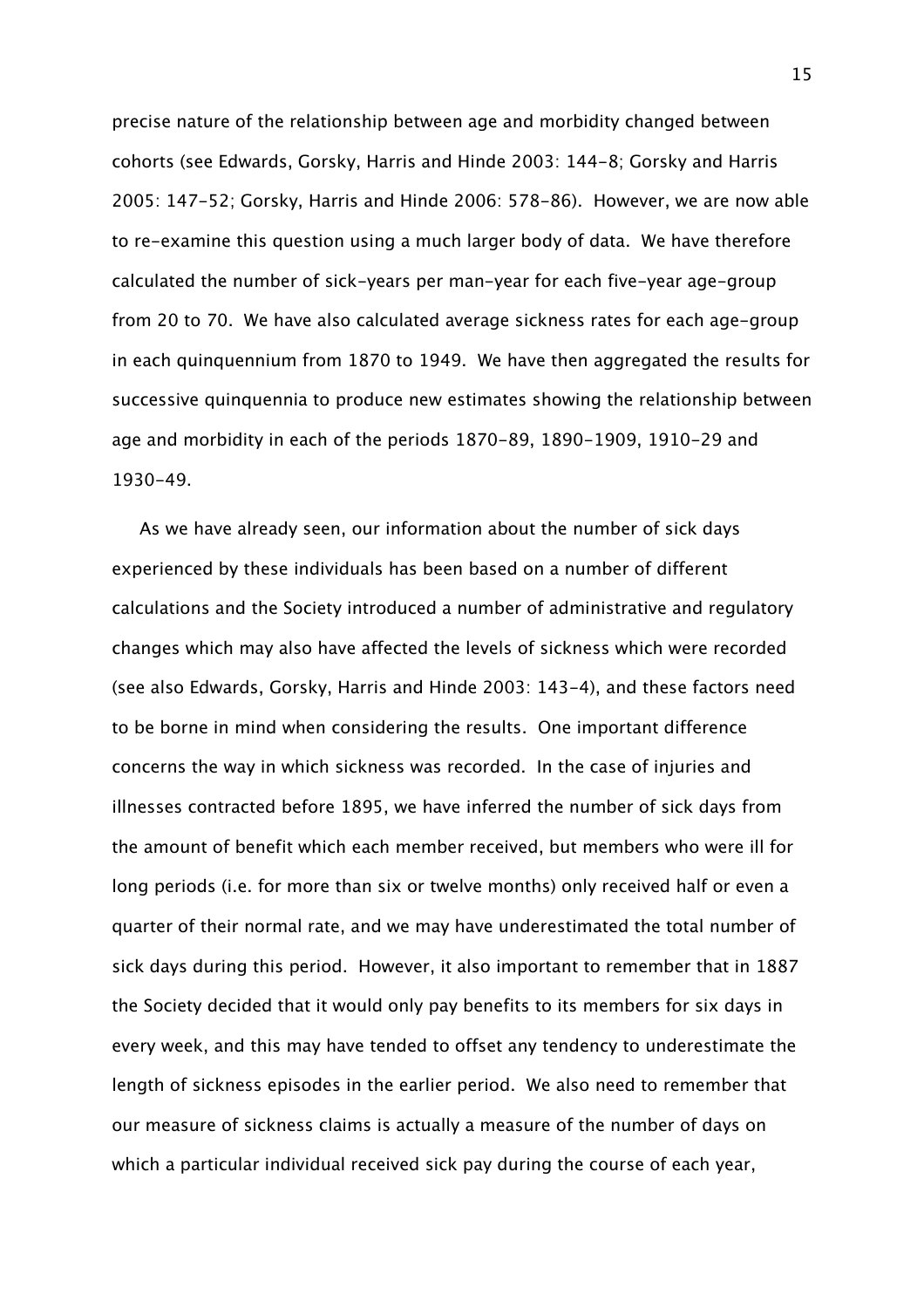regardless of whether these days covered a number of different sickness episodes (for the same or even for different injuries or illnesses), and also regardless of whether a single sickness episode lasted for more than one quarter or more than one year.<sup>4</sup>

Although these are all important issues, we do not believe that they are likely to have made a substantial difference to our immediate findings. However, some of the results in Figure 3 may seem slightly surprising. The figures for 1870-89 show a much smaller increase in sickness with age than might have been expected. However, the number of men who were eligible for sick pay in this period was still quite small, and this was particularly true at higher ages. The results for the later periods probably provide a much better indicator of the relationship between sickness and age but also display some slightly surprising features. The figures for 1910-29 show very little increase in average sickness rates before the age of 55, with a sharp increase thereafter. The figures for 1890-1909 and 1930-49 show a much more consistent pattern of increase, although there was a noticeable acceleration in the rate of age-related morbidity in both periods above the age of fifty. However, the level of morbidity between 1930 and 1949 was also consistently lower than the level recorded between 1890 and 1909. If these figures were taken in isolation, they might appear to provide clear evidence of a long-term decline in sickness prevalence during the first half of the twentieth century.

Whilst these results are certainly suggestive, they are by no means conclusive. In order to get a better picture of changes in age-specific morbidity rates over time, we also need to examine the ways in which sickness rates changed across membership cohorts.

<sup>4</sup> We discuss this point in more detail in section 4.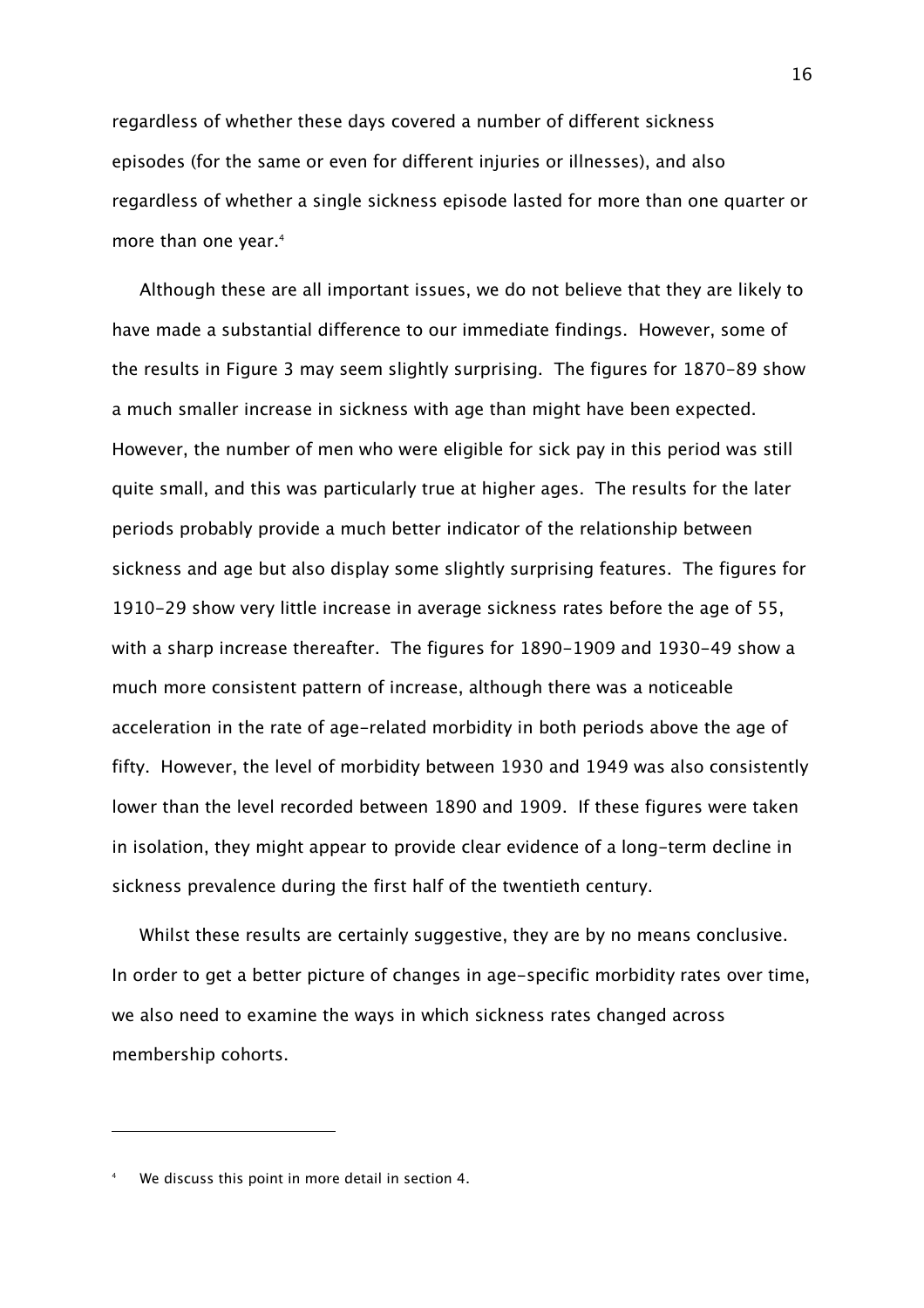

Figure 3. Sickness prevalence by age, 1870-1949

Source: Hampshire Friendly Society/Hampshire and General Friendly Society, Assurance Ledgers and Record Cards..

## 4. Age-specific sickness rates

One of the main aims of this research has been to investigate changes in the agespecific incidence, duration and prevalence of sickness among members of the Hampshire Friendly Society from the late-nineteenth century onwards. However, it is also necessary to define our interpretation of these terms. For the purposes of this paper, the incidence of sickness episodes refers to the number of episodes experienced during a given time-period, and the duration of each episode refers to its length. We use the term *prevalence* to describe the number of sick-days experienced within a given time-period as a proportion of the number of man-days exposed to risk.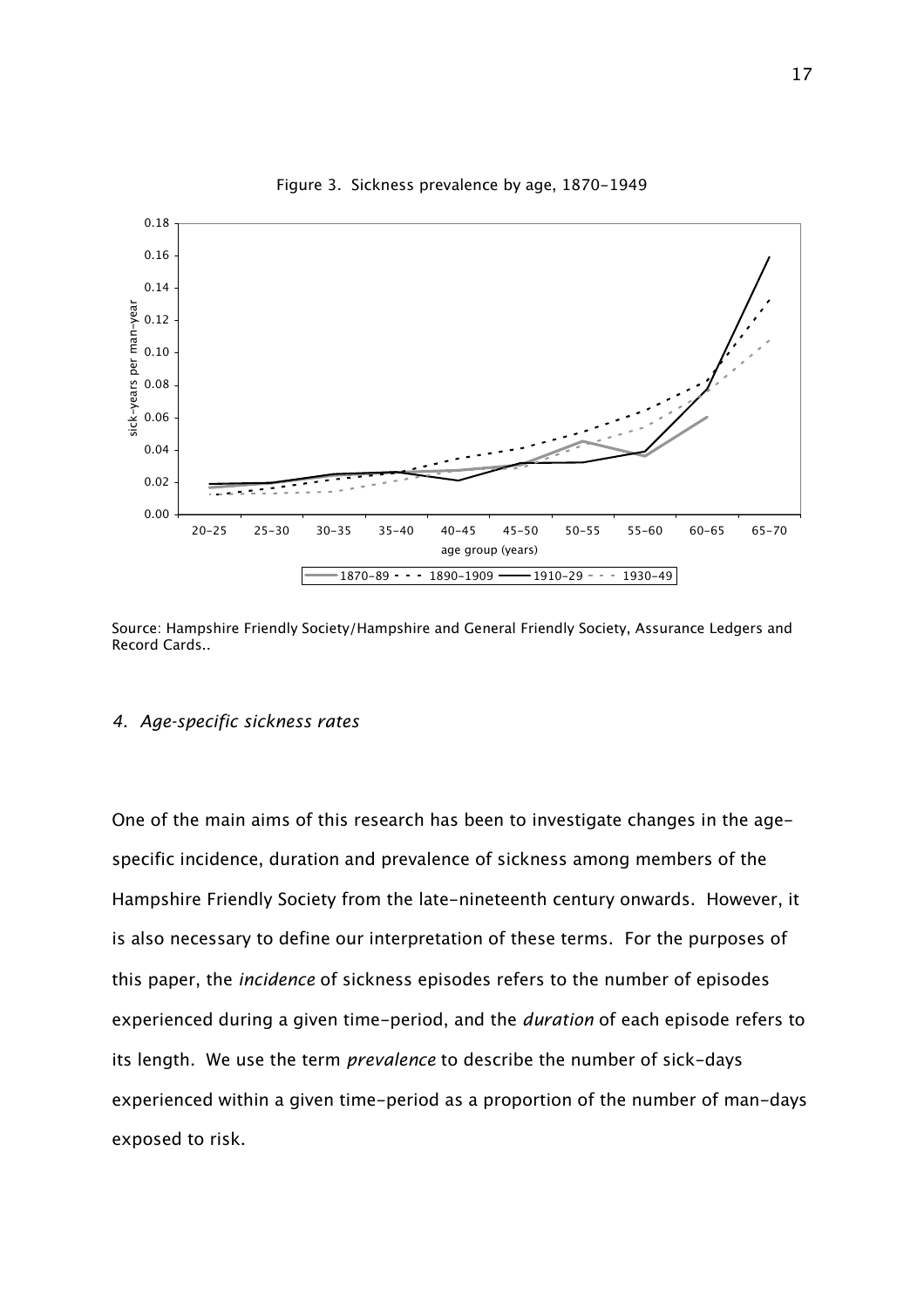Although the measurement of sickness prevalence is relatively straightforward, the measurement of the other two gauges is rather more complicated. However, as James Riley (1999: 102) has pointed out, all three gauges are linked because the prevalence of sickness is equal to the product of the incidence and duration of sickness episodes, and by estimating the value of the first, we can also infer the value of the second.

As we have already seen, the HFS records enable us to calculate the total number of days on which each member received sick pay in each year between 1868 and 1894, and in each quarter of each year from 1895 onwards. However, we do not know how many separate episodes may have occurred within a given year or quarter, and therefore we have had to assume that all the days associated with a given time-period formed part of a single episode. The second problem is that if a man was sick in two consecutive time-periods, we do not know whether these episodes actually formed part of a single episode or two separate episodes. However, for the purposes of this analysis, we have assumed that they formed part of a single episode unless we have clear evidence to the contrary. This may mean that we have underestimated the 'true' level of sickness incidence in any period and that we have overestimated the true level of sickness duration but we have no reason to believe that the extent of any bias will have changed over time, and we can therefore be confident that our estimates are likely to provide an accurate reflection of the way in which the different gauges changed between one period and the next.

In the second section of this paper, we highlighted the fact that the agestructure of the population in our dataset differed from the age-structure of the population which was eligible for sickness benefits in the Society as a whole, and we suggested that this would make it difficult to compare the aggregate level of sickness in the dataset with the Society's own published figures. We can provide a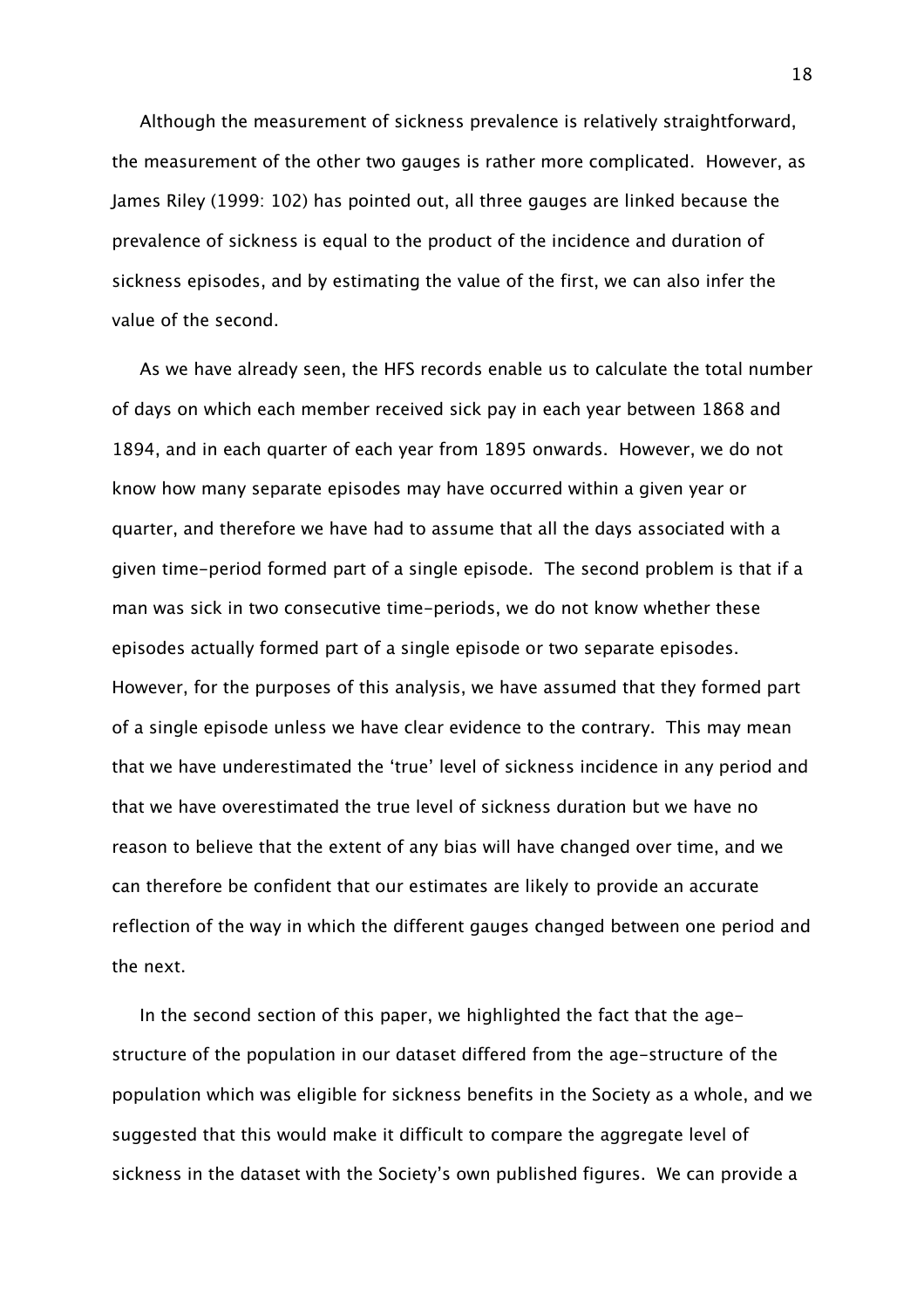further illustration of this point by comparing the two estimates of aggregate morbidity in Figures 4 and 5. These figures show that the aggregate level of sickness in our dataset peaked during the First World War and declined throughout the interwar period. By contrast, the Society's published figures show that aggregate sickness rates continued to rise well into the 1930s.



Figure 4. HFS dataset: aggregate sickness prevalence, 1870-1949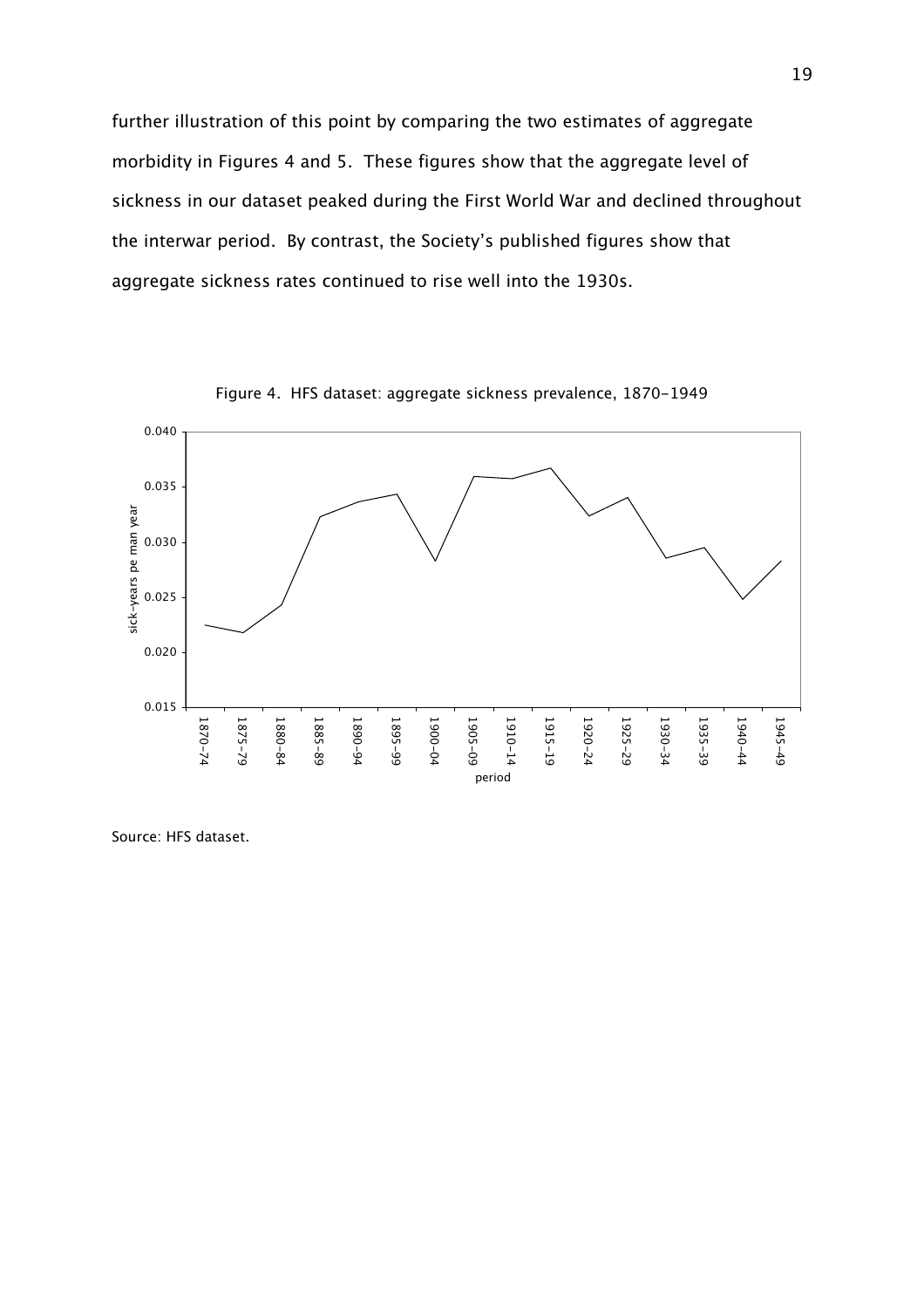

Figure 5. HFS: Sick days per member, 1870-1959

Source: Gorsky and Harris 2005: 141.

ł

We can however obtain a more meaningful picture of changes in sickness experience from the estimates of age-specific morbidity in Figures 6-8. These figures suggest that there was a small increase in the incidence of sickness episodes among those aged 20-50 between 1870 and 1914, but a decline in the incidence of sickness episodes between the ages of 50 and 65. They also suggest that there was a small decline in the duration of sickness episodes at younger ages and a small increase at older ages. Taken together, these changes meant that there was little change in the prevalence of sickness below the age of fifty, although there may have been a small increase in sickness prevalence above that age.<sup>5</sup>

Although there was a small reduction in the incidence of sickness episodes between the ages of 20 and 35 after 1914, there was little change in sickness

<sup>5</sup> These figures probably need to be interpreted with some care. Although we have combined the results for men aged 50-55, 55-60 and 60-65, the proportion of men in this group who were aged 55 or over increased significantly between 1870 and 1914. In the quinquennium 1870-4, 43.9 per cent of the men aged 50-65 were aged 55 or over. In 1910-14, this figure was 57.6 per cent.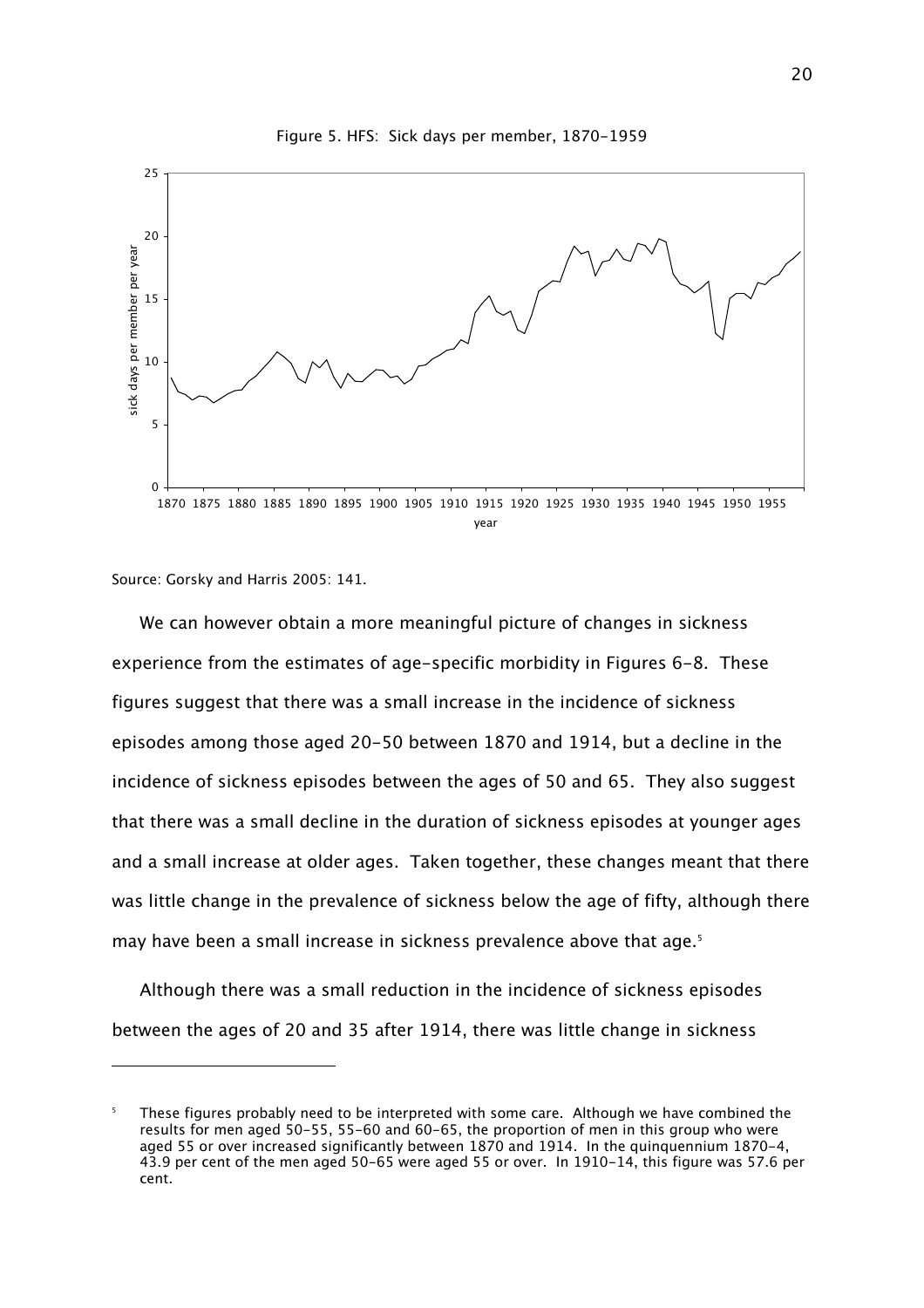duration and the impact on sickness prevalence was relatively minor. There is some evidence of a reduction in both the incidence and duration of sickness episodes among those aged 50-65 during the first half of the 1920s, but little change over the period as a whole. Figures 6-8 also suggest that there was a reduction in the incidence of sickness episodes among those aged 65 to 70 and an increase in the average duration of those episodes, but this may also reflect the impact of administrative changes within the HFS and the development of new forms of statutory welfare provision, such as contributory pensions, from the mid-1920s onwards (see Edwards, Gorsky, Harris and Hinde 2003: 143-4; Harris 2004: 215-6).



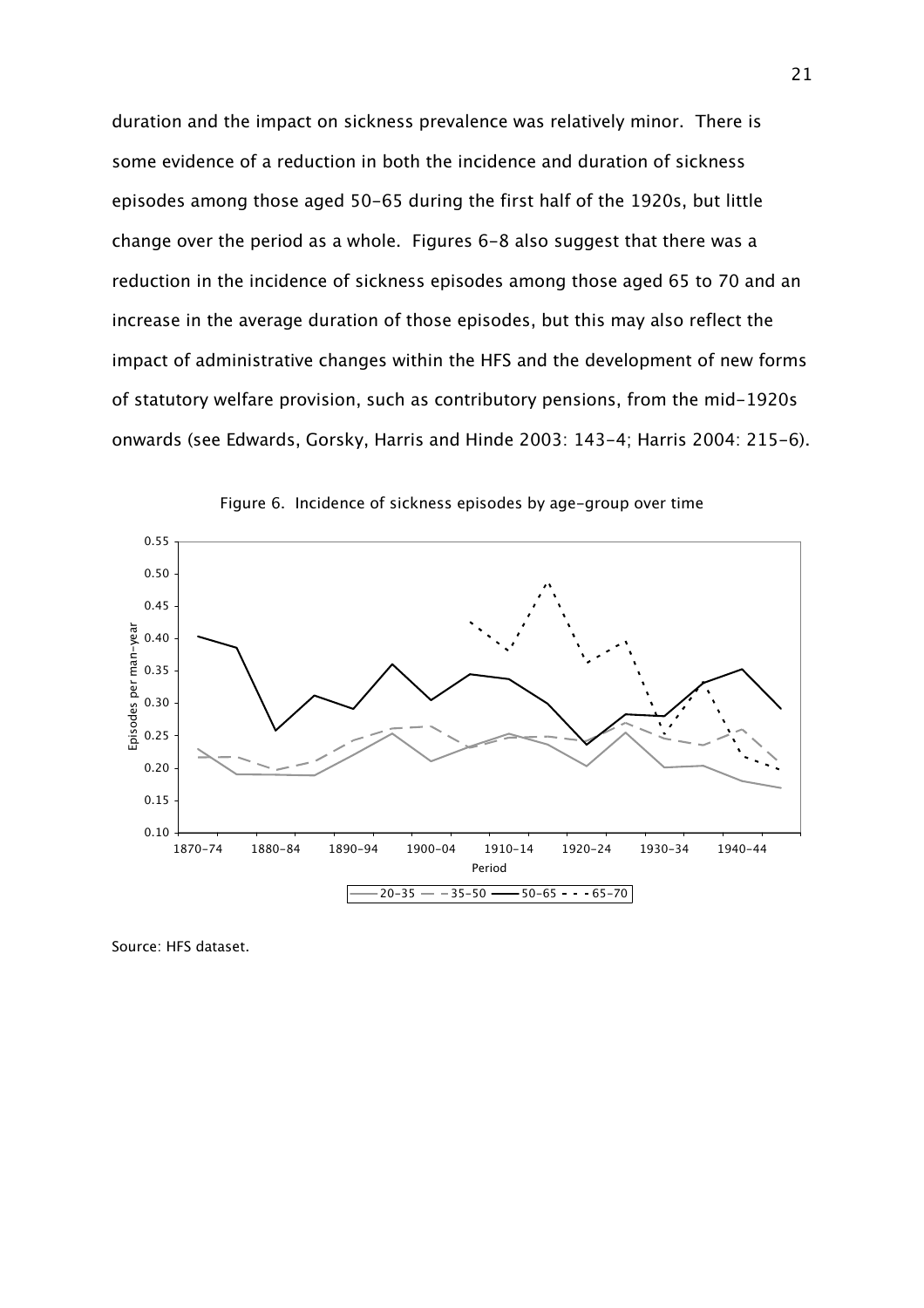

Figure 7. Trend in average duration of recorded sickness (minimum incidence)

Source: HFS dataset.



Figure 8. Trends in recorded sickness prevalence by age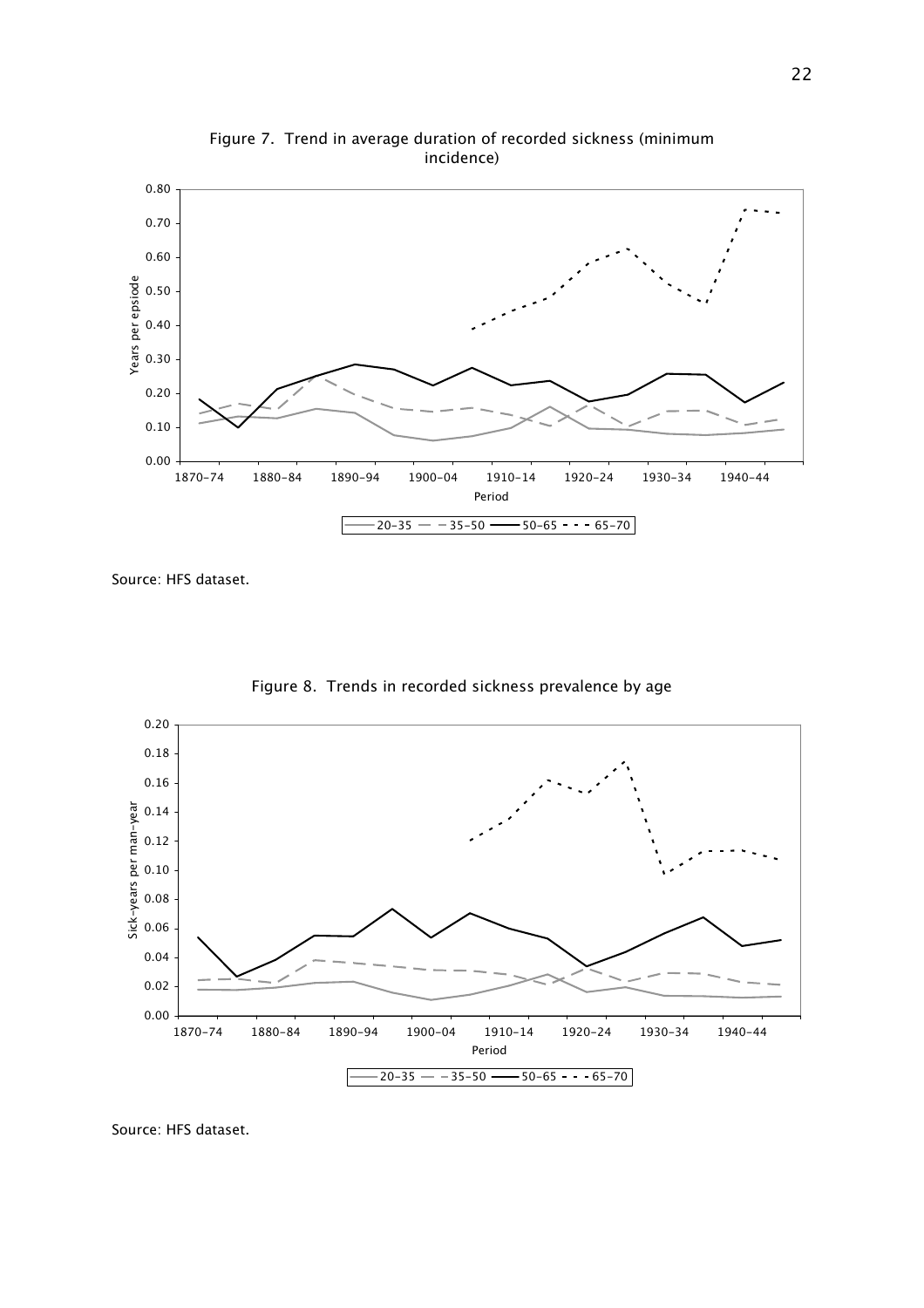These findings have implications for those who have argued that there was an increase in age-specific morbidity over the course of this period and for those who have sought to attribute such an increase to cultural factors. James Riley argued that if the apparent increase in recorded morbidity had been caused by a lowering of the 'sickness threshold', this should have resulted in an increase in the incidence of sickness episodes rather than an increase in sickness duration, but the reverse was the case when he looked at patterns of sickness among members of the Ancient Order of Foresters (Riley 1997: 198; 1999: 106-7). However, this finding has not been reflected in our own data. Insofar as there was any change in agespecific sickness rates among HFS members before 1914, it was sickness incidence which increased, whilst duration declined.

This finding may appear to suggest that the recorded level of morbidity was being inflated by cultural factors but it also raises a somewhat larger issue. When the concept of the 'cultural inflation of morbidity' was first invoked, it was designed to answer the question of why recorded morbidity rates were rising, but our findings suggest that there was actually very little change in morbidity, once age has been taken into account. This could imply either that cultural factors were obscuring a real decline in 'objective' levels of age-specific morbidity or that the significance of the concept of the 'cultural inflation of morbidity' has itself been exaggerated.

### 5. The proximate causes of sickness claims

As we have already seen, much of the previous work on the history of morbidity has focused on the analysis of changes in the incidence, duration and prevalence of sickness episodes but the HFS data also provide an opportunity to examine their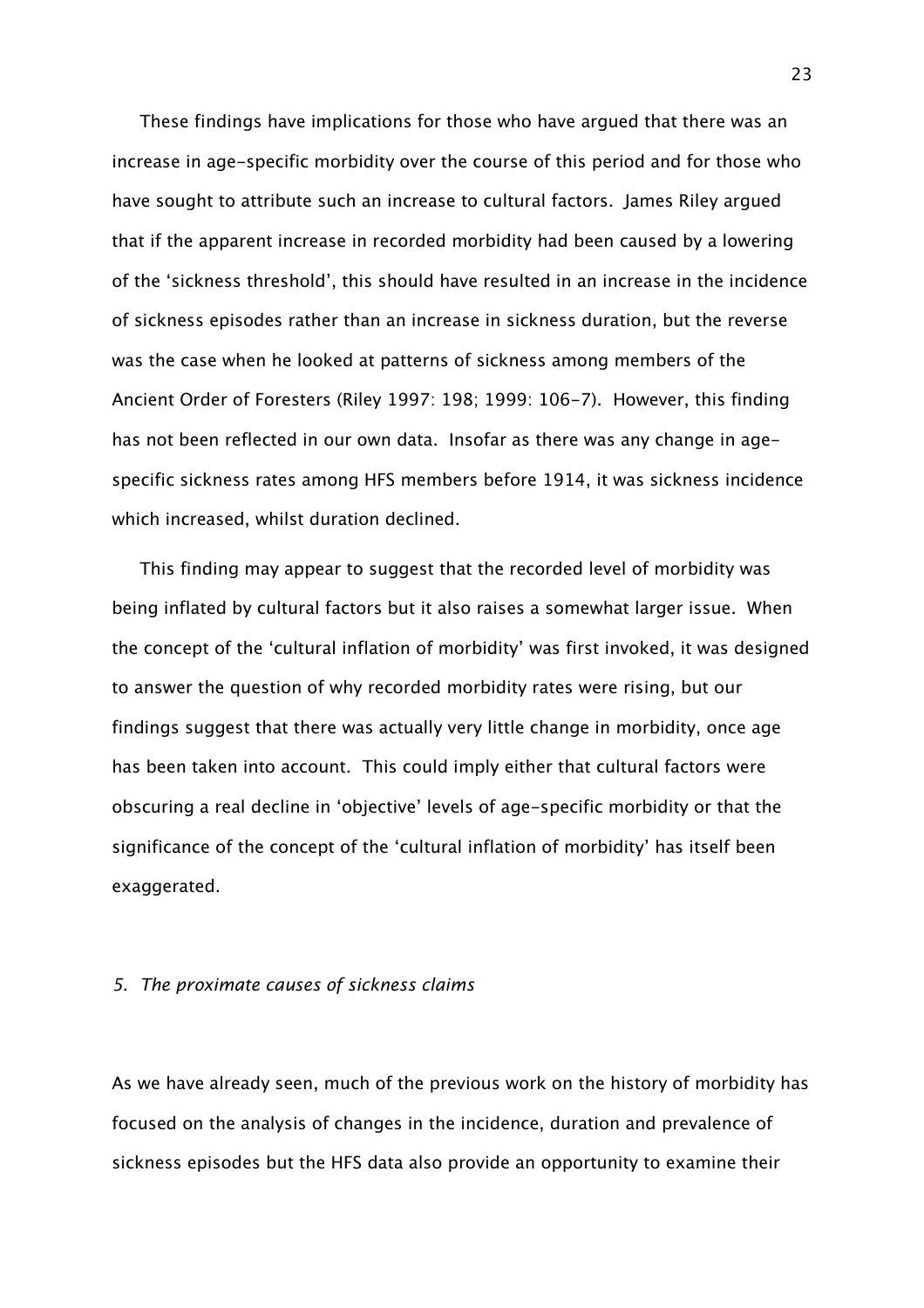proximate causes. This is because the Society's officers not only recorded the number of days on which members received sick pay but also provided brief summaries of the reasons for these payments. However, it is also important to recognise the potential limitations of these data. The Society's officers only provided very brief accounts of the medical diagnoses and their handwriting was sometimes unclear. This may therefore have led to some errors in data transcription, although we have no reason to believe that they will have made a significant difference to our overall findings.

There are also two more fundamental questions which are directly relevant to our analysis. In the first place, it is important to recognise that there have been many changes in diagnostic practice over the last 150 years (see e.g. Hardy 1994), and therefore one cannot be sure that symptoms which were interpreted in one way at the start of the twentieth century would necessarily have been interpreted in the same way by doctors practising at the end of the century. It is therefore entirely possible that some of the changes we have observed may reflect changes in diagnosis rather than changes in the distribution of disease hazards.

This issue is also directly relevant to a second difficulty. After allowing for the use of different abbreviations, legibility problems and the use of multiple diagnoses, we have estimated that the doctors who examined the men in our dataset used more than 2400 different terms to describe the conditions they observed, and it would clearly be very difficult to identify broad trends in sickness history with this level of detail. We have therefore attempted to simplify the analysis by recoding the original diagnoses using the latest iteration of the World Health Organisation's International Classification of Diseases.<sup>6</sup>

<sup>6</sup> This can be accessed electronically at http://apps.who.int/classifications/apps/icd/icd10online/.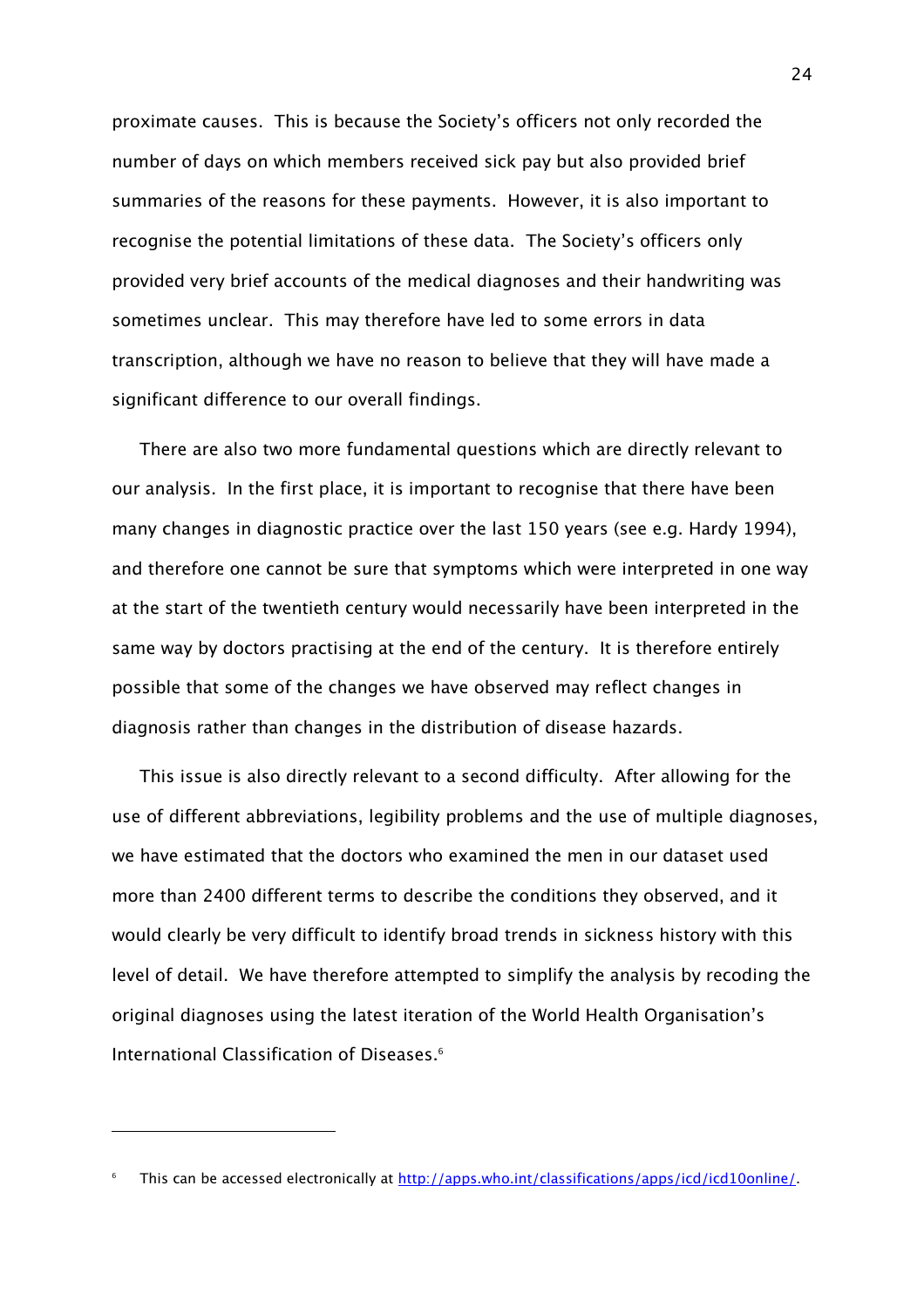During the last two decades, the use of ICD codes to interpret historical changes in morbidity and the causes of mortality has attracted considerable controversy. Alter and Carmichael (1996: 48) argued that 'there has been a natural tendency among demographers to try to fit the description of deaths in earlier periods into the current International Classification of Diseases' but 'most historians of medicine reject this approach and find the results unpersuasive for both present and historical concerns'. However, Anderton and Leonard (2004) attempted to test the argument by comparing the 'literal' causes of death in two Massachusetts towns between 1850 and 1912 with the results which would have emerged if the original data had been reclassified using the Ninth ICD Revision. They found that although 'literal causes of death offer[ed] a more adequate picture of disease as understood at the time', ICD codes 'provide[d] a view of disease trends that were perhaps not fully understood or of recognised importance' when the original details were recorded.

In addition to the problems associated with the interpretation of diagnostic categories, most individuals only joined the Society in their late-teens or early-20s, and we only have data on the causes of sickness episodes from 1895 onwards. In order to make the greatest use of the information at our disposal, we have therefore decided to restrict our analysis of long-term trends in the causes of sickness episodes to men aged forty and over. We have also decided to discount episodes which occurred at the ages of 65 and over. If we did not do this, our results would also be distorted by changes in the age-structure of this group as the proportion of older men in the dataset as a whole grew larger.

Consequently, the following tables show the main changes in the incidence, duration and prevalence of the quarterly sickness episodes experienced by men between the ages of 40 and 64 who joined the Hampshire Friendly Society (or Hampshire and General Friendly Society) between 1871 and 1939, and experienced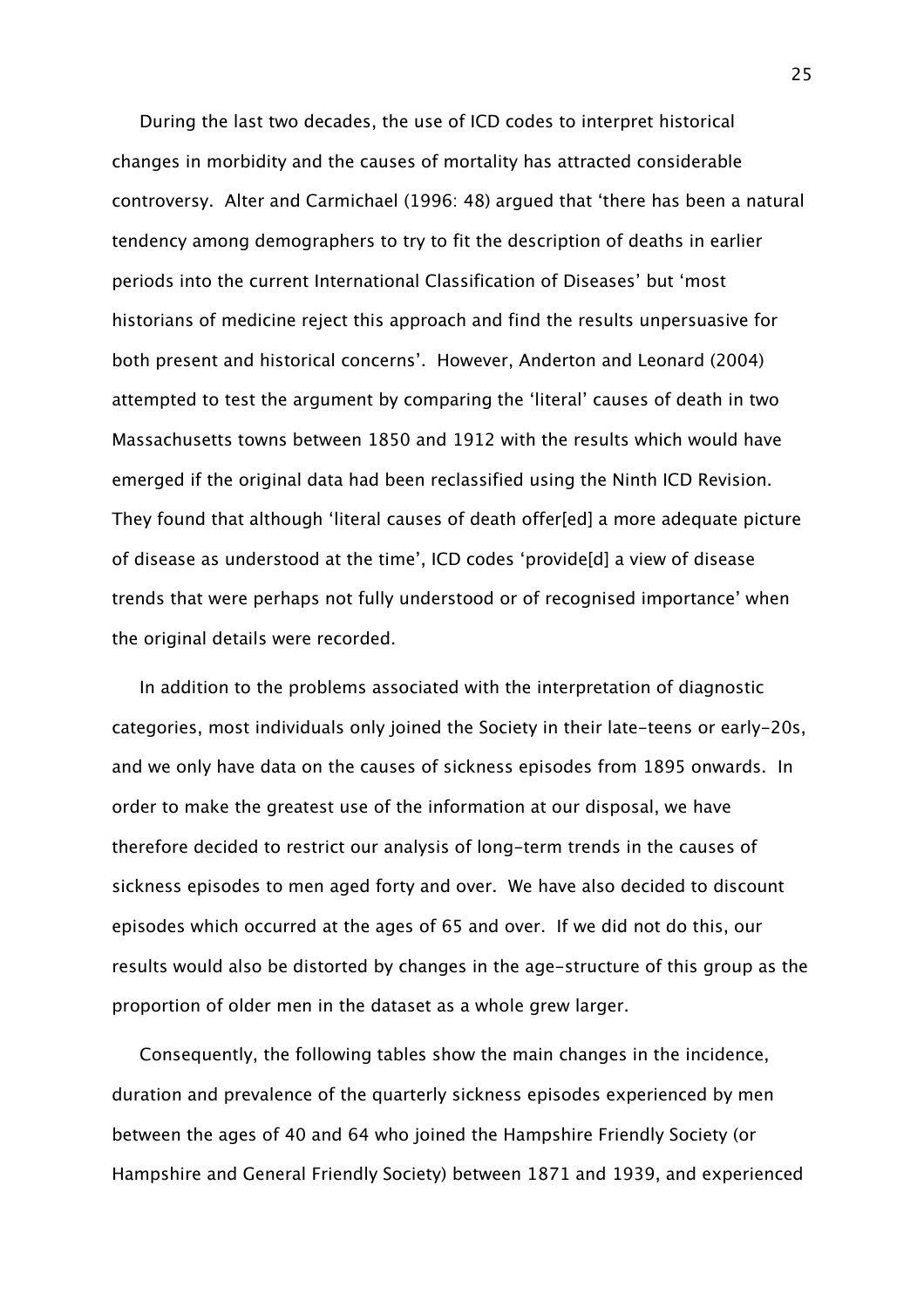sickness episodes between 1895 and 1981. The men have been divided into three groups, based on the year in which they joined the Society, and their sickness episodes have been classified using the Tenth Revision of the International Classification Diseases. We have also subdivided two of the ICD categories in order to distinguish between phthisis, or respiratory tuberculosis, and other infectious and parasitic diseases, and between a number of different respiratory diseases. The tables are based on the sickness records of 1265 HFS members with a total of 11,466 quarterly sickness episodes between them.

Although the tables show a high level of continuity in the overall pattern of morbidity across all three cohorts, some changes can be observed. So far as the incidence of sickness episodes is concerned, Table 4 shows that the proportion of sickness episodes attributed to phthisis, neoplasms, nervous diseases and asthma appears to have declined over time, whilst the proportion of sickness episodes attributed to bronchitis and circulatory conditions appears to have increased. There were also some intriguing changes in the average duration of the episodes attributed to different causes. Table 5 suggests that the average duration of the quarterly episodes associated with phthisis, mental and behavioural disorders, nervous diseases, diseases of the eyes and ears, asthma and circulatory diseases declined, whilst the average duration of endocrine, nutritional and metabolic disorders, musculoskeletal and genito-urinary conditions and 'symptoms, signs and abnormal findings' grew larger. The overall effect of these changes on the causes of sickness-time is shown in Table 6. This Table shows that the proportion of all sick-days associated with infectious and parasitic diseases, neoplasms, nervous conditions and asthma declined, whereas circulatory conditions, bronchitis and other respiratory diseases, digestive and genito-urinary conditions increased in importance.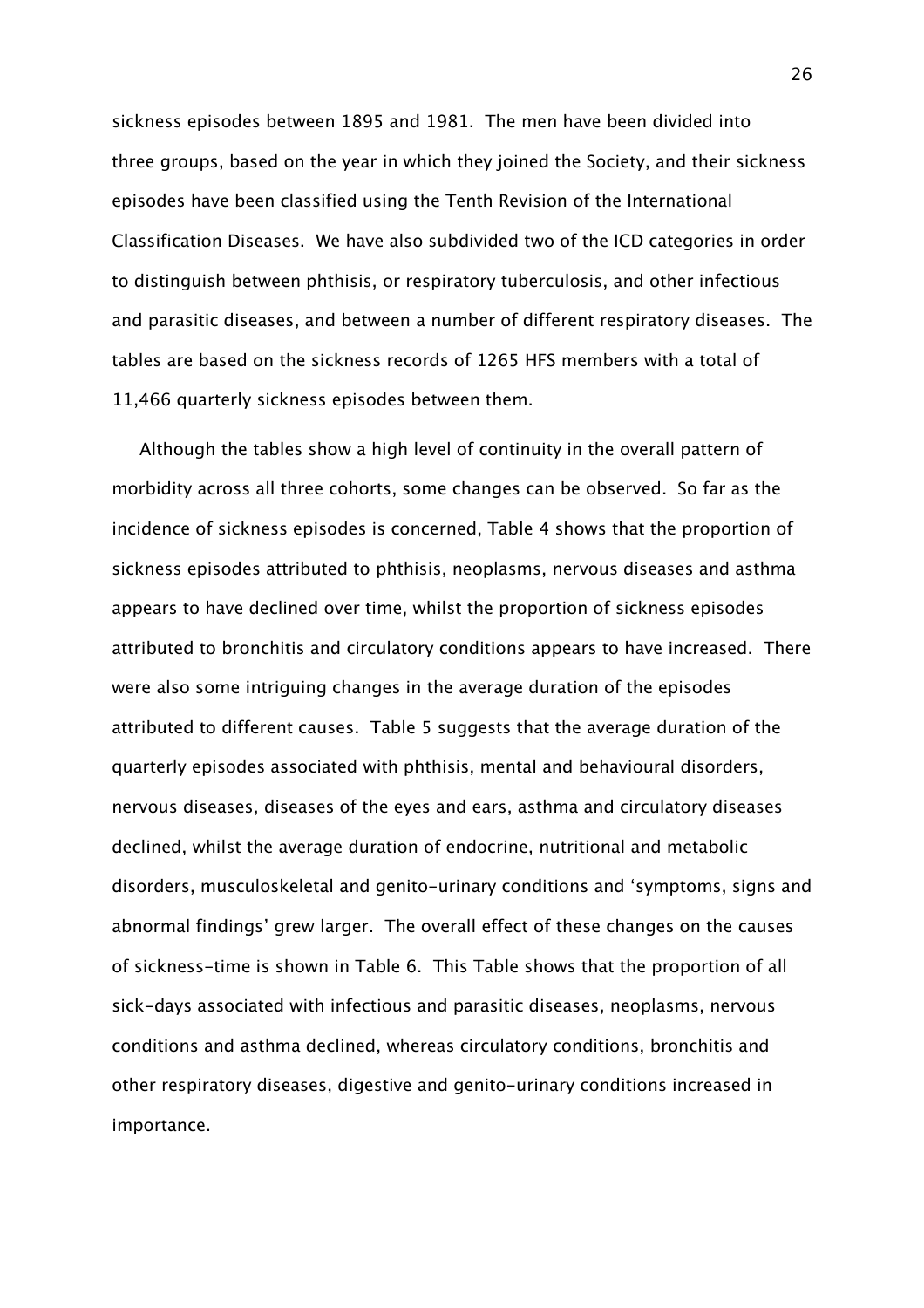It is also possible to compare these results with changes in the causestructure of mortality in the whole of England and Wales between 1901/10 and 1979/95 (see Table 7). Although many of the leading causes of sickness, such as colds, injuries and accidents and musculoskeletal complaints, were unlikely, under most circumstances, to lead to death, some of the changes in the HFS dataset were reflected in the national mortality data. For example, infectious diseases declined in importance both as causes of sickness and as causes of death, whereas circulatory conditions increased under both headings. However, some of the differences between the two sets of data are also striking. For example, neoplasms appear to have made a very small contribution to the overall profile of sickness in the HFS dataset, despite their increasing importance in the mortality returns. This could reflect the fact that doctors may have been slow to identify the early signs of cancer when they signed workers off on the basis of other causes, $^7$  but it also provides a further illustration of the need to distinguish between the history of morbidity and the history of mortality.

ł

<sup>7</sup> Riley (1997: 191) made a similar point when discussing the low proportion of sickness attributed to tuberculosis at the start of the twentieth century.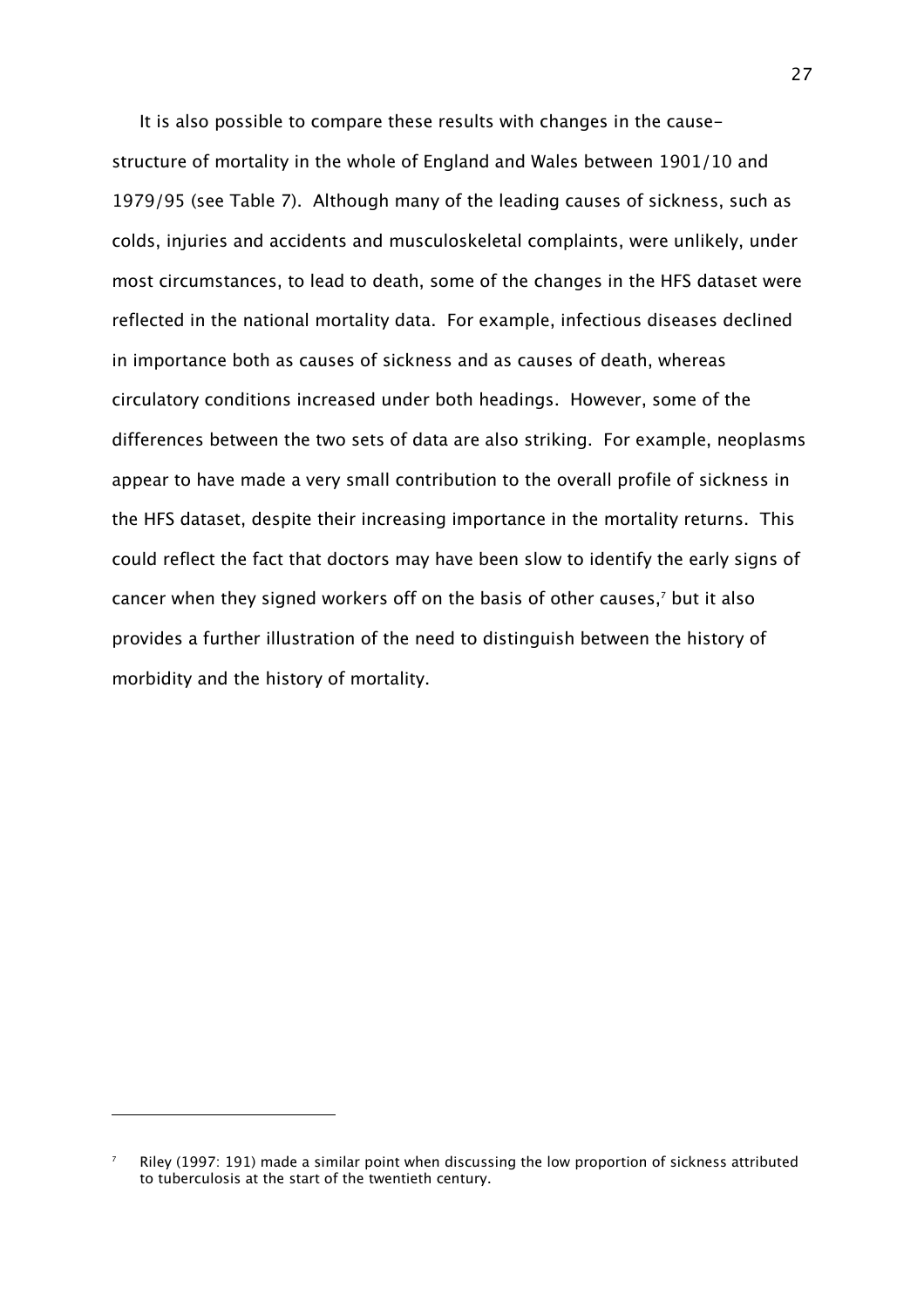|                                   | Table 4. HFS: Causes of sickness episodes among men who joined the Society between 1871 and 1939, and were aged 40-64 at |  |  |  |  |
|-----------------------------------|--------------------------------------------------------------------------------------------------------------------------|--|--|--|--|
| the time of each sickness episode |                                                                                                                          |  |  |  |  |

|                                                  |                      | Quarterly episodes |                      |                    |        |                    | Quarterly episodes (% of total) |                    |        |  |  |
|--------------------------------------------------|----------------------|--------------------|----------------------|--------------------|--------|--------------------|---------------------------------|--------------------|--------|--|--|
| Aged 40-64 at time of sickness                   | ICD chapter coding   | 1871-90<br>Joiners | 1891-1914<br>Joiners | 1915-39<br>Joiners | Total  | 1871-90<br>Joiners | 1891-1914<br>Joiners            | 1915-39<br>Joiners | Total  |  |  |
| Phthisis, etc.                                   | I (phthisis, etc.)   | 98                 | 164                  | 27                 | 289    | 3.21               | 4.52                            | 0.56               | 2.52   |  |  |
| Other infectious & parasitic diseases            | I (other)            | 46                 | 58                   | 69                 | 173    | 1.51               | 1.60                            | 1.44               | 1.51   |  |  |
| Neoplasms                                        | Ш                    | 51                 | 31                   | 27                 | 109    | 1.67               | 0.85                            | 0.56               | 0.95   |  |  |
| Diseases of the blood, etc.                      | III                  | 9                  | 13                   | 13                 | 35     | 0.30               | 0.36                            | 0.27               | 0.31   |  |  |
| Endocrine, nutritional and metabolic<br>diseases | IV                   | 19                 | 4                    | 54                 | 77     | 0.62               | 0.11                            | 1.13               | 0.67   |  |  |
| Mental and behavioural disorders                 | V                    | 77                 | 93                   | 166                | 336    | 2.52               | 2.56                            | 3.47               | 2.93   |  |  |
| Diseases of the nervous system                   | VI                   | 211                | 129                  | 115                | 455    | 6.92               | 3.55                            | 2.40               | 3.97   |  |  |
| Diseases of the eyes and ears                    | VII-VIII             | 54                 | 149                  | 56                 | 259    | 1.77               | 4.10                            | 1.17               | 2.26   |  |  |
| Diseases of the circulatory system               | IX                   | 234                | 392                  | 563                | 1,189  | 7.67               | 10.79                           | 11.77              | 10.37  |  |  |
| Asthma                                           | X (asthma)           | 83                 | 36                   | 63                 | 182    | 2.72               | 0.99                            | 1.32               | 1.59   |  |  |
| Bronchitis, etc.                                 | X (bronchitis, etc.) | 176                | 241                  | 410                | 827    | 5.77               | 6.64                            | 8.57               | 7.21   |  |  |
| Colds, etc.                                      | X (colds, etc.)      | 417                | 523                  | 540                | 1,480  | 13.67              | 14.40                           | 11.29              | 12.91  |  |  |
| Other diseases of the respiratory system         | X (other)            | 49                 | 116                  | 183                | 348    | 1.61               | 3.19                            | 3.83               | 3.04   |  |  |
| Diseases of the digestive system                 | XI                   | 145                | 289                  | 380                | 814    | 4.75               | 7.96                            | 7.94               | 7.10   |  |  |
| Diseases of the skin, etc.                       | XII                  | 96                 | 107                  | 128                | 331    | 3.15               | 2.95                            | 2.68               | 2.89   |  |  |
| Diseases of the musculoskeletal system           | XIII                 | 612                | 466                  | 864                | 1,942  | 20.07              | 12.83                           | 18.06              | 16.94  |  |  |
| Diseases of the genitourinary system             | XIV                  | 45                 | 62                   | 130                | 237    | 1.48               | 1.71                            | 2.72               | 2.07   |  |  |
| Symptoms, signs etc.                             | <b>XVIII</b>         | 216                | 194                  | 322                | 732    | 7.08               | 5.34                            | 6.73               | 6.38   |  |  |
| Injuries etc.                                    | <b>XIX</b>           | 291                | 498                  | 535                | 1,324  | 9.54               | 13.71                           | 11.18              | 11.55  |  |  |
| Unclassified                                     | No information       | 5                  | 3                    | 0                  | 8      | 0.16               | 0.08                            | 0.00               | 0.07   |  |  |
| No information                                   | Unclassified         | 116                | 64                   | 139                | 319    | 3.80               | 1.76                            | 2.91               | 2.78   |  |  |
|                                                  | Total                | 3,050              | 3,632                | 4,784              | 11,466 | 100.00             | 100.00                          | 100.00             | 100.00 |  |  |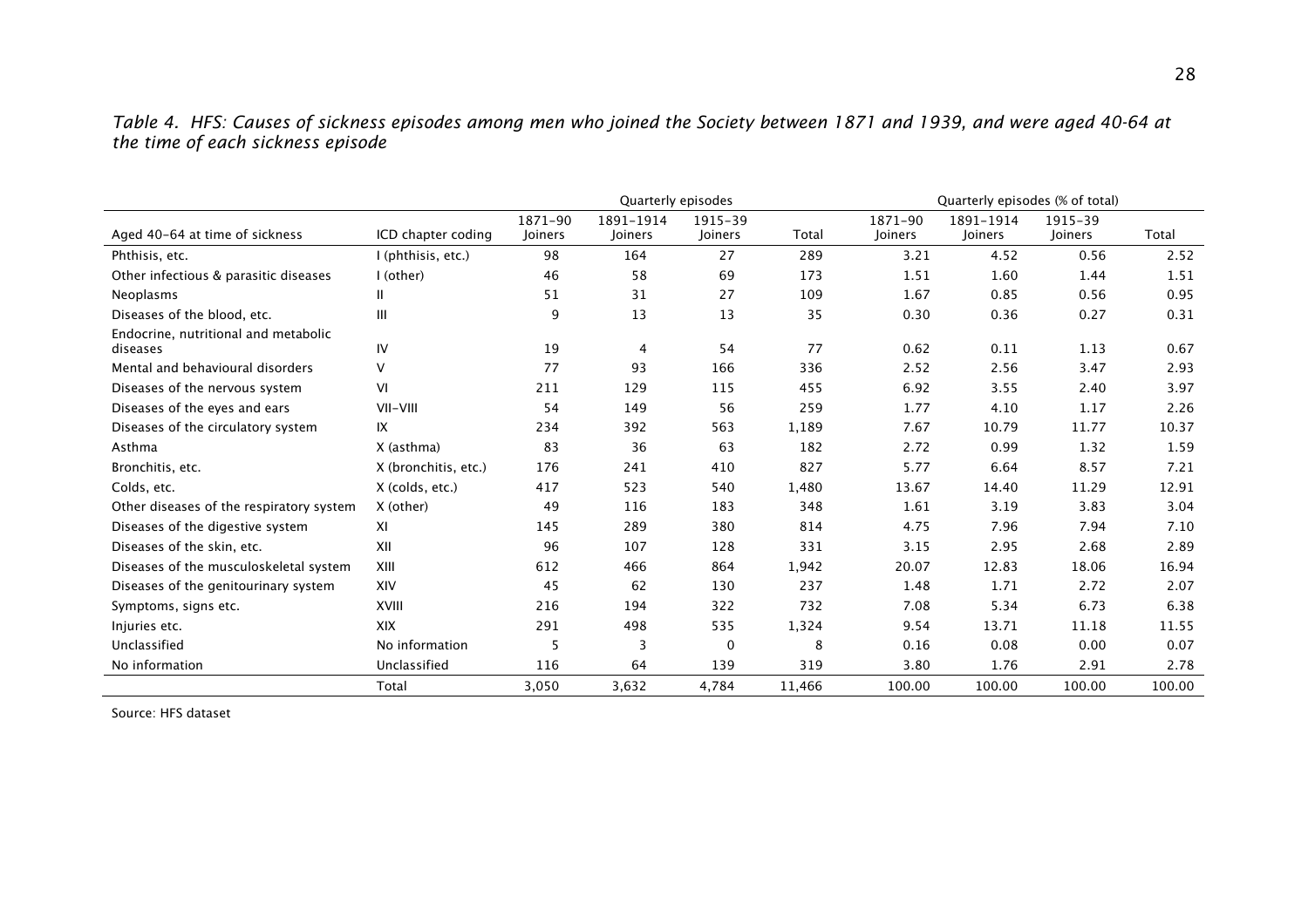| Age 40-64                                     |                      | loiners 1871-1890 | loiners 1891-1914 | Joiners 1915-39 | All Joiners |
|-----------------------------------------------|----------------------|-------------------|-------------------|-----------------|-------------|
|                                               | ICD chapter coding   | Days              | Days              | Days            | Days        |
| Phthisis, etc.                                | I (phthisis, etc.)   | 68.08             | 71.29             | 58.05           | 69.10       |
| Other infectious & parasitic diseases         | I (other)            | 18.80             | 21.67             | 18.28           | 19.54       |
| Neoplasms                                     | $\mathbf{H}$         | 47.94             | 46.65             | 43.64           | 46.50       |
| Diseases of the blood, etc.                   | Ш                    | 42.33             | 39.40             | 40.25           | 40.58       |
| Endocrine, nutritional and metabolic diseases | IV                   | 38.94             | 58.25             | 47.22           | 45.68       |
| Mental and behavioural disorders              | V                    | 66.60             | 57.91             | 50.04           | 55.95       |
| Diseases of the nervous system                | VI                   | 74.24             | 72.09             | 61.66           | 70.59       |
| Diseases of the eyes and ears                 | VII-VIII             | 45.17             | 57.36             | 32.92           | 49.47       |
| Diseases of the circulatory system            | IX                   | 61.34             | 54.59             | 54.66           | 55.97       |
| Asthma                                        | X (asthma)           | 51.05             | 27.31             | 29.37           | 38.87       |
| Bronchitis, etc.                              | X (bronchitis, etc.) | 30.66             | 31.25             | 31.27           | 31.14       |
| Colds, etc.                                   | X (colds, etc.)      | 17.35             | 17.35             | 16.57           | 17.07       |
| Other diseases of the respiratory system      | X (other)            | 21.23             | 29.16             | 23.77           | 25.21       |
| Diseases of the digestive system              | XI                   | 29.22             | 37.31             | 28.91           | 31.92       |
| Diseases of the skin, etc.                    | XII                  | 24.90             | 22.50             | 20.99           | 22.62       |
| Diseases of the musculoskeletal system        | XIII                 | 32.81             | 27.04             | 40.48           | 34.70       |
| Diseases of the genitourinary system          | XIV                  | 35.52             | 37.84             | 49.72           | 43.93       |
| Symptoms, signs etc.                          | <b>XVIII</b>         | 25.74             | 28.79             | 29.30           | 28.11       |
| Injuries etc.                                 | <b>XIX</b>           | 23.72             | 32.22             | 26.45           | 28.01       |
| Unclassified                                  | Unclassified         | 43.96             | 32.60             | 40.02           | 39.95       |
| No information                                | No information       | 10.00             | 22.67             | 0.00            | 16.33       |
| Total                                         |                      | 36.60             | 36.12             | 34.59           | 35.62       |
| Average age of members experiencing sickness  |                      | 53.54             | 53.10             | 52.26           | 52.87       |

Table 5. HFS: Duration of quarterly sickness episodes among men who joined the Society between 1871 and 1939, and were aged 40-64 at the time of each sickness episode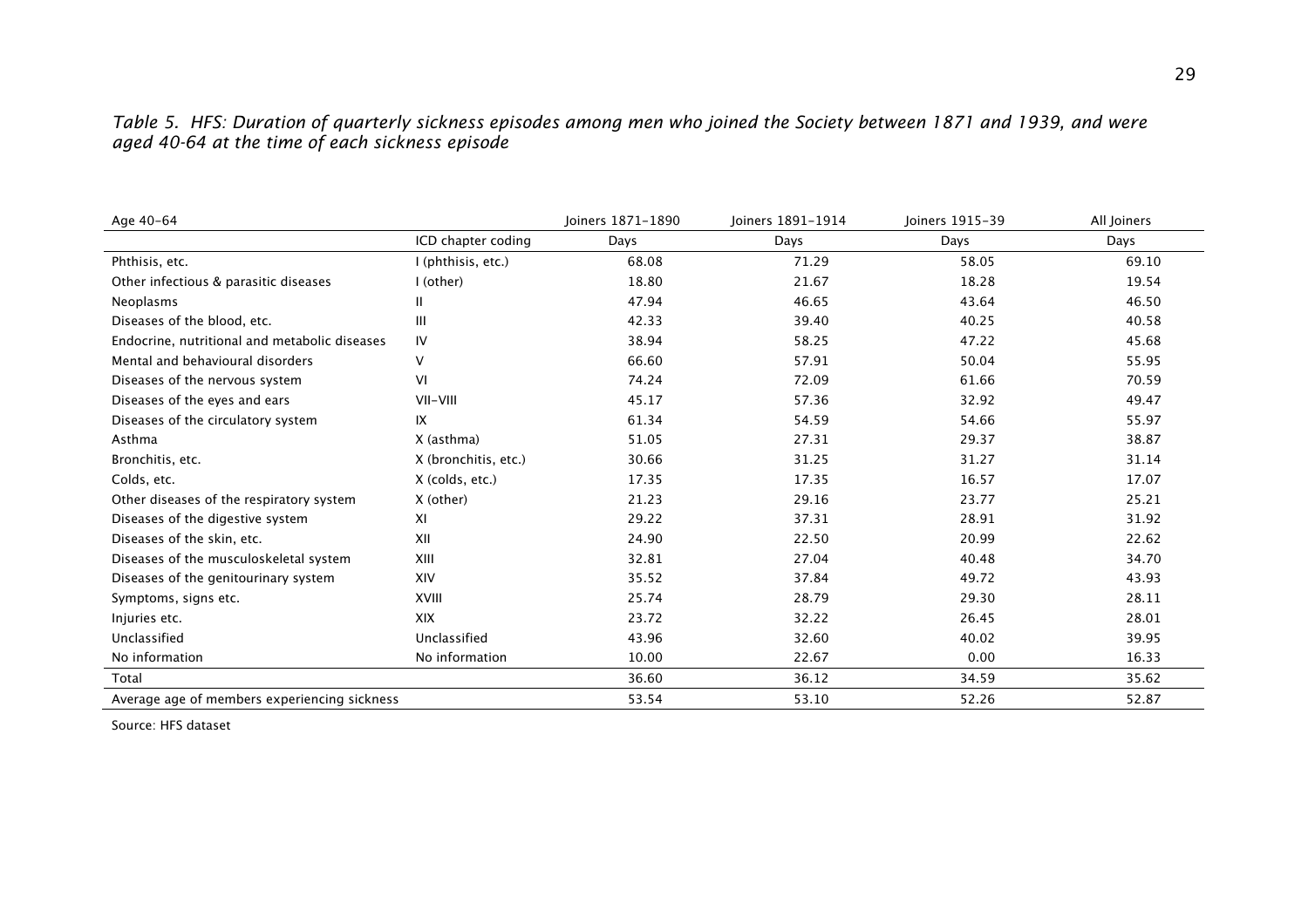Table 6. HFS: Proportion of sickness time associated with different causes among by men who joined the Society between 1871 and 1939, and were aged 40-64 at the time of each sickness episode

| Age 40-64                                     |                      | Joiners 1871-1890 | Joiners 1891-1914 | Joiners 1915-39 | All Joiners |
|-----------------------------------------------|----------------------|-------------------|-------------------|-----------------|-------------|
|                                               | ICD chapter coding   | Total days        | Total days        | Total days      | Total days  |
| Phthisis, etc.                                | I (phthisis, etc.)   | 5.98              | 8.91              | 0.95            | 4.89        |
| Other infectious & parasitic diseases         | I (other)            | 0.77              | 0.96              | 0.76            | 0.83        |
| Neoplasms                                     | Ш                    | 2.19              | 1.10              | 0.71            | 1.24        |
| Diseases of the blood, etc.                   | Ш                    | 0.34              | 0.39              | 0.32            | 0.35        |
| Endocrine, nutritional and metabolic diseases | IV                   | 0.66              | 0.18              | 1.54            | 0.86        |
| Mental and behavioural disorders              | $\vee$               | 4.59              | 4.11              | 5.02            | 4.60        |
| Diseases of the nervous system                | VI                   | 14.03             | 7.09              | 4.28            | 7.87        |
| Diseases of the eyes and ears                 | VII-VIII             | 2.18              | 6.52              | 1.11            | 3.14        |
| Diseases of the circulatory system            | IX                   | 12.86             | 16.31             | 18.60           | 16.30       |
| Asthma                                        | X (asthma)           | 3.80              | 0.75              | 1.12            | 1.73        |
| Bronchitis, etc.                              | X (bronchitis, etc.) | 4.83              | 5.74              | 7.75            | 6.31        |
| Colds, etc.                                   | X (colds, etc.)      | 6.48              | 6.92              | 5.41            | 6.19        |
| Other diseases of the respiratory system      | X (other)            | 0.93              | 2.58              | 2.63            | 2.15        |
| Diseases of the digestive system              | XI                   | 3.79              | 8.22              | 6.64            | 6.36        |
| Diseases of the skin, etc.                    | XII                  | 2.14              | 1.84              | 1.62            | 1.83        |
| Diseases of the musculoskeletal system        | XIII                 | 17.98             | 9.60              | 21.13           | 16.50       |
| Diseases of the genitourinary system          | XIV                  | 1.43              | 1.79              | 3.91            | 2.55        |
| Symptoms, signs etc.                          | XVIII                | 4.98              | 4.26              | 5.70            | 5.04        |
| Injuries etc.                                 | <b>XIX</b>           | 6.18              | 12.23             | 8.55            | 9.08        |
| Unclassified                                  | Unclassified         | 0.20              | 0.07              | 0.00            | 0.08        |
| No information                                | No information       | 1.04              | 1.11              | 0.00            | 1.28        |
| Total                                         |                      | 100.00            | 100.00            | 100.00          | 100.00      |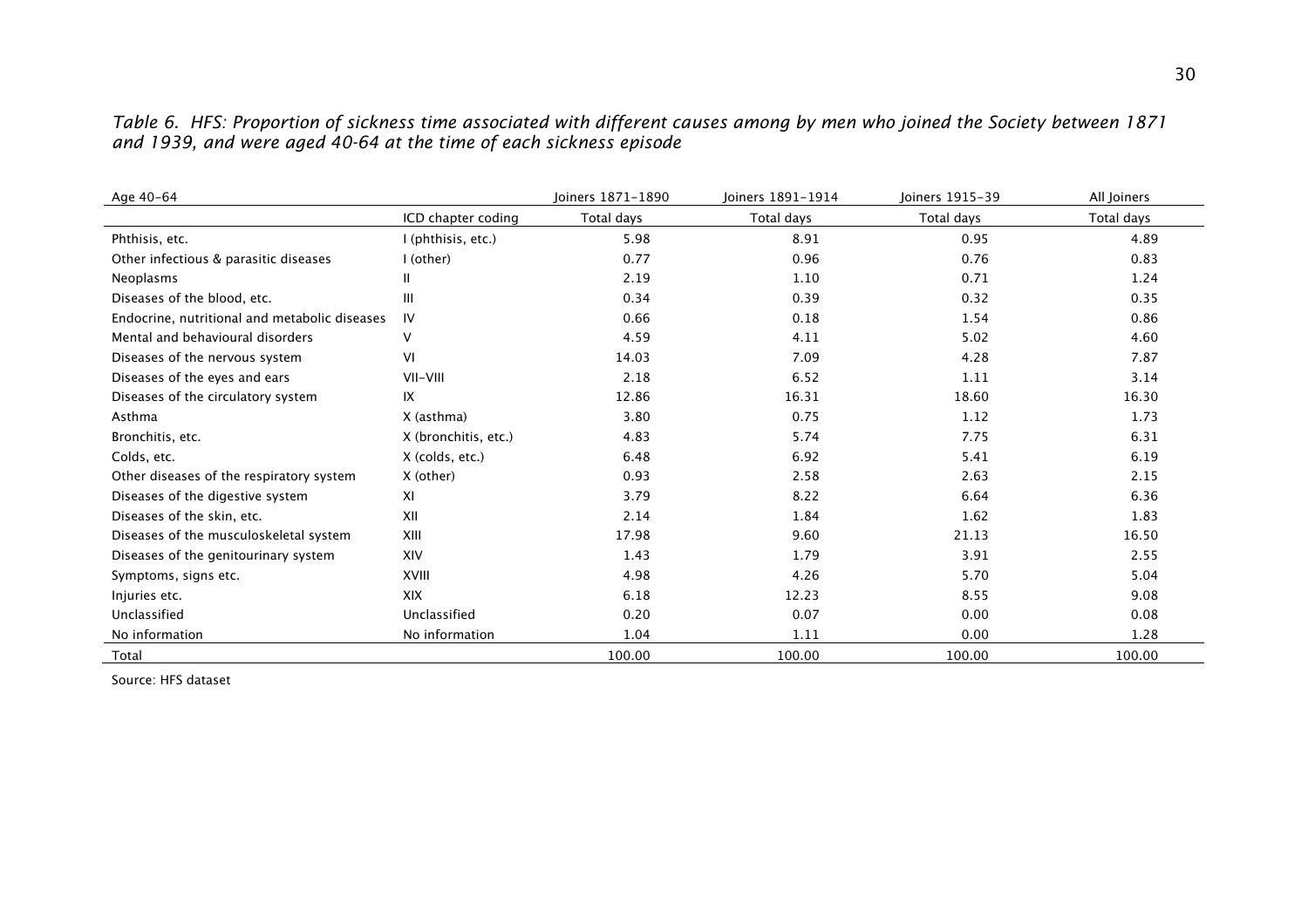## Table 7. Causes of mortality among men aged 45-64 in England and Wales, 1901/10-1979/95

|                                                                          | Number      |             | %           |         |
|--------------------------------------------------------------------------|-------------|-------------|-------------|---------|
| <b>ICD-9 TITLE</b>                                                       | $1901 - 10$ | 1979-95     | $1901 - 10$ | 1979-95 |
| Infectious diseases                                                      | 103,289     | 5,413       | 18.31       | 0.57    |
| Neoplasms                                                                | 62,594      | 308,251     | 11.10       | 32.67   |
| Endocrine, nutritional and metabolic<br>diseases, and immunity disorders | 8,331       | 11,578      | 1.48        | 1.23    |
| Diseases of the blood and blood-<br>forming organs                       | 583         | 1,789       | 0.10        | 0.19    |
| Mental disorders                                                         | 9,939       | 3,040       | 1.76        | 0.32    |
| Diseases of the nervous system and<br>sense organs                       | 14,616      | 12,674      | 2.59        | 1.34    |
| Diseases of the circulatory system                                       | 150,165     | 457,362     | 26.62       | 48.47   |
| Diseases of the respiratory system                                       | 99,221      | 60,168      | 17.59       | 6.38    |
| Diseases of the digestive system                                         | 33,307      | 29,147      | 5.90        | 3.09    |
| Diseases of the genito-urinary system                                    | 37,471      | 5,182       | 6.64        | 0.55    |
| Complications of pregnancy, childbirth<br>and the puerperium             | $\mathbf 0$ | $\Omega$    | 0.00        | 0.00    |
| Diseases of the skin and subcutaneous<br>system                          | 869         | 338         | 0.15        | 0.04    |
| Diseases of the musculoskeletal system<br>and connective tissue          | 2,543       | 2,345       | 0.45        | 0.25    |
| Congenital anomalies                                                     | 11          | 2,318       | 0.00        | 0.25    |
| Certain conditions originating in the<br>perinatal period                | $\mathbf 0$ | 15          | 0.00        | 0.00    |
| Symptoms, signs and ill-defined<br>conditions                            | 4,827       | 1,517       | 0.86        | 0.16    |
| Injury and poisoning                                                     | 35,833      | 42,524      | 6.35        | 4.51    |
| Other specified                                                          | 4           | $\mathbf 0$ | 0.00        | 0.00    |
| Unspecified                                                              | 448         | $\Omega$    | 0.08        | 0.00    |
| Total                                                                    | 564,051     | 943,661     | 100.00      | 100.00  |

Source: Office for National Statistics 1997.

## 6. Sickness-cause and sickness-age

We can also use the information in the HFS dataset to investigate the relationship between the causes of sickness episodes and age. Although the incidence of sickness episodes rose with age, this increase was much less pronounced than the age-related increase in sickness duration. Our data enable us to examine the extent to which this resulted from an increase in the length of the sickness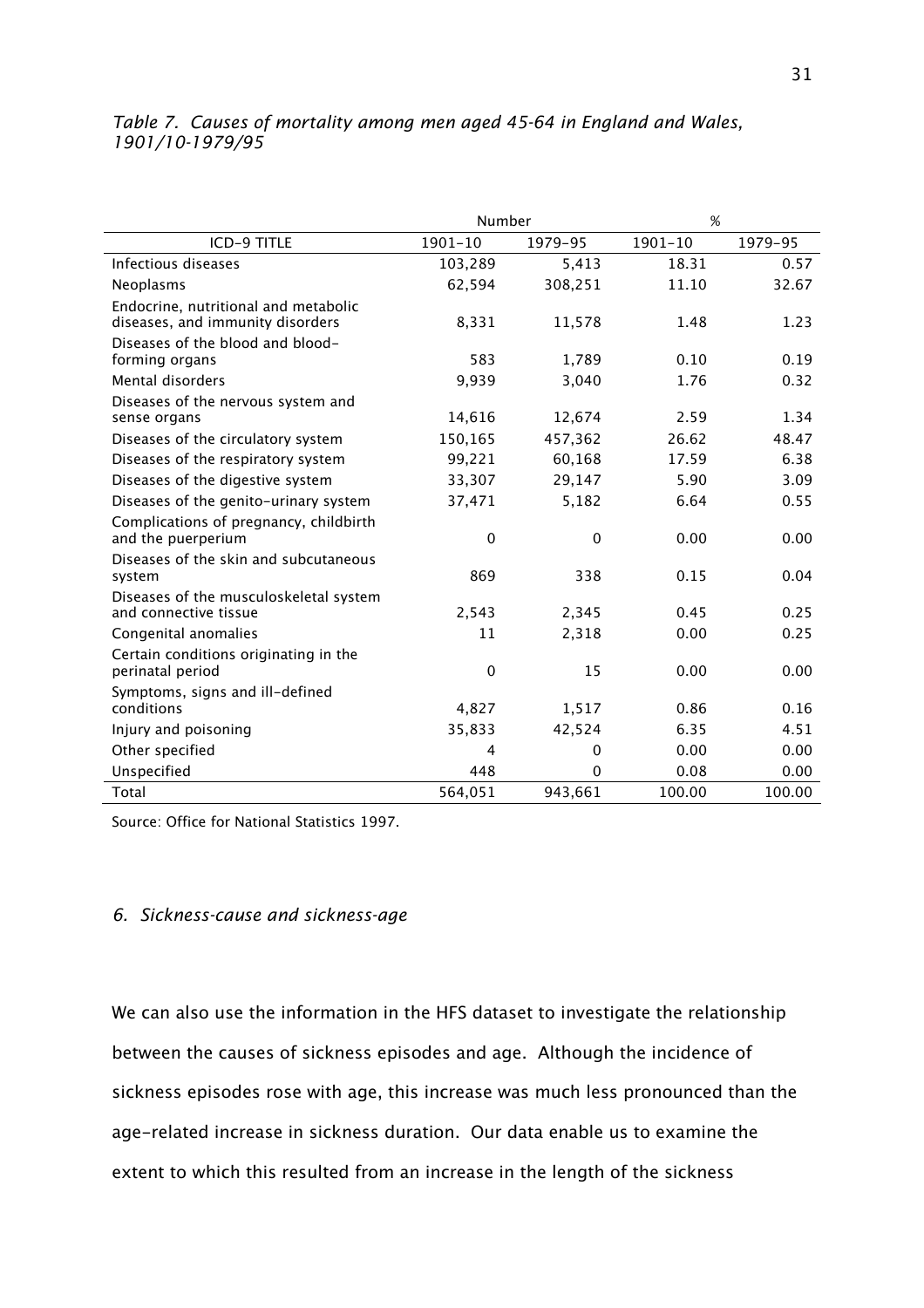episodes associated with the different causes of disease as opposed to a change in the share of sickness episodes associated with different causes.

The results of this exercise are shown in Tables 8 and 9. Table 8 shows that how the profile of sickness causes changed with age. The following categories – colds, catarrh, coughs, coryza and influenza; other diseases of the respiratory system (excluding bronchitis); infectious and parasitic diseases; diseases of the skin and subcutaneous system; and injuries and accidents – declined in importance, whilst the proportions of episodes associated with diseases of the nervous system, the eyes and ears, bronchitis, circulatory diseases and musculoskeletal conditions increased. The fact that many of these conditions tended to be associated with episodes of longer duration suggests that at least part of the explanation for the overall increase in age-related sickness duration lay with changes in the nature of the conditions from which people suffered. However, Table 9 shows that the average duration of sickness episodes increased with age in all the major categories and sub-categories of disease except for diseases of the blood and blood-forming organs. This suggests that changes in the causes of sickness episodes were less important than changes in the average duration of the episodes associated with different causes in shaping the overall pattern of age-related morbidity. In fact, our estimates suggest that changes in the cause-structure of sickness probably accounted for approximately one-third of the overall increase in sickness duration with age, and that changes in the average duration of the episodes associated with the same set of causes were responsible for approximately two-thirds.

32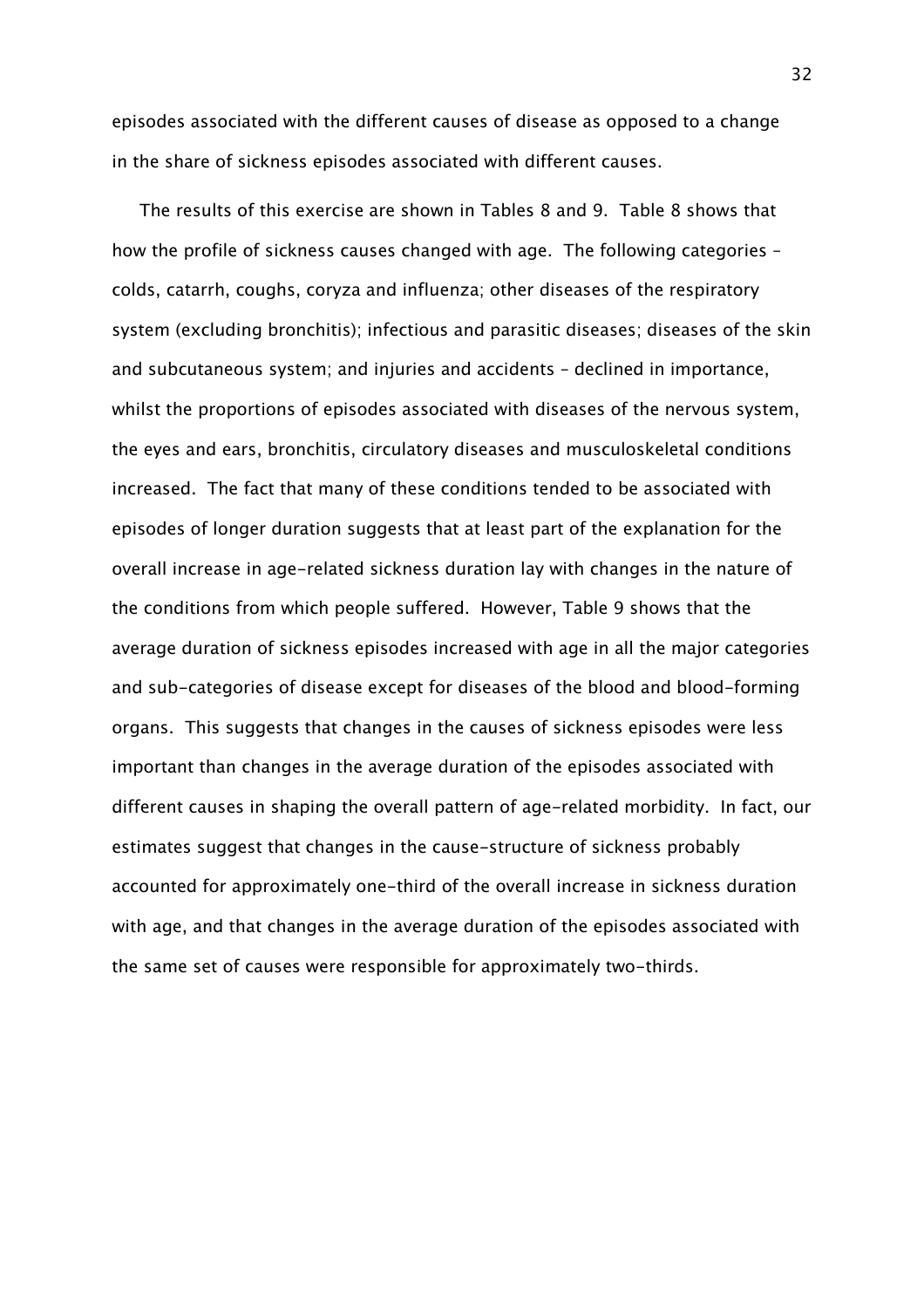| % of all episodes in each group               | Age at time of<br>sickness episode |        |           |           |           |           |           | Percentage of sickness episodes in each age group in each quarter |        |          |
|-----------------------------------------------|------------------------------------|--------|-----------|-----------|-----------|-----------|-----------|-------------------------------------------------------------------|--------|----------|
|                                               |                                    | $<$ 20 | $20 - 29$ | $30 - 39$ | $40 - 49$ | $50 - 59$ | $60 - 69$ | $70 - 79$                                                         | >79    | All ages |
| Phthisis, etc.                                | I (phthisis, etc.)                 | 0.66   | 3.16      | 3.72      | 3.60      | 1.90      | 0.88      | 0.28                                                              | 0.00   | 2.04     |
| Other infectious & parasitic diseases         | I (other)                          | 8.18   | 5.49      | 3.45      | 1.69      | 1.61      | 1.11      | 0.99                                                              | 0.11   | 2.60     |
| Neoplasms                                     | $\mathbf{H}$                       | 0.17   | 0.05      | 0.41      | 0.38      | 1.22      | 1.08      | 1.79                                                              | 1.31   | 0.80     |
| Diseases of the blood, etc.                   | $\mathbf{III}$                     | 0.28   | 0.05      | 0.34      | 0.14      | 0.45      | 0.23      | 0.09                                                              | 0.00   | 0.22     |
| Endocrine, nutritional and metabolic diseases | IV                                 | 0.00   | 0.00      | 0.02      | 0.36      | 0.76      | 1.29      | 1.27                                                              | 0.00   | 0.59     |
| Mental and behavioural disorders              | $\vee$                             | 0.66   | 1.39      | 3.21      | 2.86      | 2.80      | 2.01      | 1.24                                                              | 1.75   | 2.17     |
| Diseases of the nervous system                | VI                                 | 0.50   | 0.25      | 2.52      | 3.89      | 3.79      | 5.07      | 6.74                                                              | 8.21   | 3.67     |
| Diseases of the eyes and ears                 | VII-VIII                           | 0.88   | 1.47      | 1.03      | 2.15      | 1.92      | 3.47      | 5.85                                                              | 6.13   | 2.59     |
| Diseases of the circulatory system            | IX                                 | 1.49   | 1.62      | 3.14      | 3.63      | 9.15      | 21.81     | 23.60                                                             | 15.55  | 10.48    |
| Asthma                                        | X (asthma)                         | 0.11   | 0.75      | 1.30      | 1.34      | 1.44      | 1.53      | 1.55                                                              | 0.22   | 1.22     |
| Bronchitis, etc.                              | X (bronchitis, etc.)               | 2.49   | 2.98      | 3.07      | 5.18      | 8.02      | 8.62      | 12.12                                                             | 15.01  | 6.68     |
| Colds, etc.                                   | X (colds, etc.)                    | 23.16  | 20.71     | 19.22     | 17.02     | 12.12     | 6.24      | 2.51                                                              | 1.10   | 13.04    |
| Other diseases of the respiratory system      | X (other)                          | 7.74   | 7.04      | 5.45      | 3.41      | 2.91      | 1.54      | 0.87                                                              | 0.00   | 3.60     |
| Diseases of the digestive system              | XI                                 | 5.75   | 7.09      | 7.65      | 6.61      | 7.65      | 6.71      | 7.15                                                              | 7.78   | 7.06     |
| Diseases of the skin, etc.                    | XII                                | 7.52   | 6.22      | 5.45      | 4.34      | 2.37      | 1.98      | 2.10                                                              | 0.66   | 3.77     |
| Diseases of the musculoskeletal system        | XIII                               | 4.59   | 8.18      | 11.37     | 17.52     | 18.33     | 17.75     | 20.72                                                             | 30.56  | 15.52    |
| Diseases of the genitourinary system          | XIV                                | 1.05   | 1.07      | 1.42      | 1.46      | 2.45      | 2.40      | 1.24                                                              | 2.85   | 1.75     |
| Symptoms, signs etc.                          | XVIII                              | 7.52   | 8.65      | 7.53      | 6.90      | 6.93      | 5.34      | 3.53                                                              | 3.72   | 6.47     |
| Injuries etc.                                 | <b>XIX</b>                         | 24.49  | 21.38     | 16.58     | 14.30     | 11.36     | 7.77      | 4.48                                                              | 5.04   | 12.99    |
| Unclassified                                  | Unclassified                       | 2.54   | 2.36      | 3.02      | 3.06      | 2.78      | 3.09      | 1.89                                                              | 0.00   | 2.66     |
| No information                                | No information                     | 0.22   | 0.10      | 0.10      | 0.14      | 0.02      | 0.10      | 0.00                                                              | 0.00   | 0.09     |
|                                               | Total                              | 100.00 | 100.00    | 100.00    | 100.00    | 100.00    | 100.00    | 100.00                                                            | 100.00 | 100.00   |

## Table 8. Incidence of sickness episodes by cause and age, 1895-1981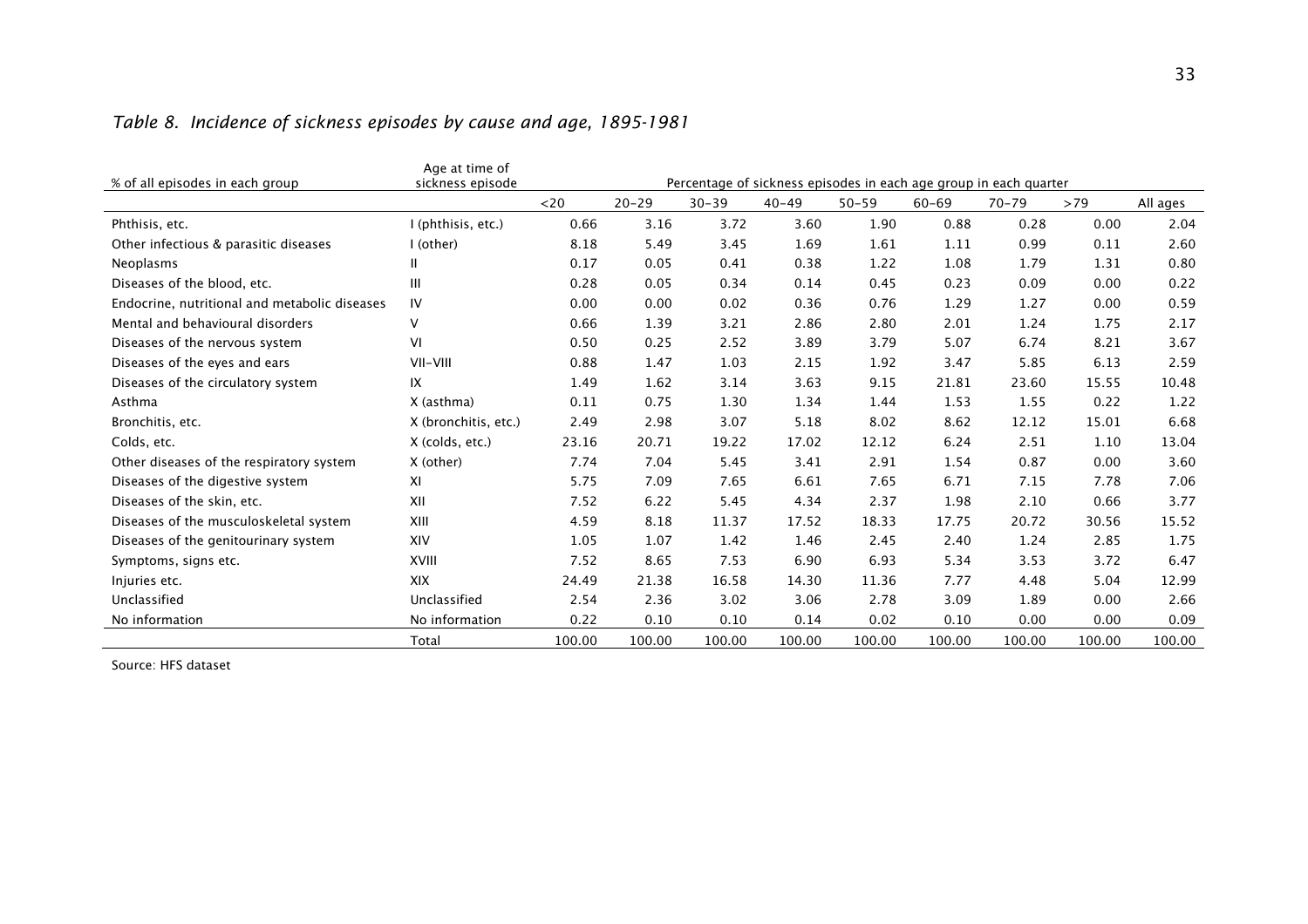|                                               | Age at time of<br>sickness episode |        |                          |           |           |           |                          | Average number of sick days per sickness episode in each quarter |                          |          |
|-----------------------------------------------|------------------------------------|--------|--------------------------|-----------|-----------|-----------|--------------------------|------------------------------------------------------------------|--------------------------|----------|
| ICD chapter coding                            |                                    | $<$ 20 | $20 - 29$                | $30 - 39$ | $40 - 49$ | $50 - 59$ | $60 - 69$                | $70 - 79$                                                        | >79                      | All ages |
| Phthisis, etc.                                | I (phthisis, etc.)                 | 36.09  | 53.57                    | 56.98     | 67.96     | 70.48     | 69.51                    | 56.33                                                            | $\overline{\phantom{a}}$ | 61.68    |
| Other infectious & parasitic diseases         | I (other)                          | 16.82  | 20.58                    | 16.74     | 16.24     | 21.22     | 27.79                    | 47.37                                                            | 30.00                    | 20.37    |
| Neoplasms                                     | Ш                                  | 19.67  | 22.00                    | 32.76     | 37.81     | 48.78     | 49.00                    | 62.08                                                            | 52.64                    | 49.41    |
| Diseases of the blood, etc.                   | Ш                                  | 48.00  | 23.00                    | 39.54     | 40.60     | 46.67     | 26.75                    | 20.33                                                            | $\overline{\phantom{a}}$ | 38.77    |
| Endocrine, nutritional and metabolic diseases | IV                                 |        | $\overline{\phantom{a}}$ | 8.00      | 40.79     | 42.17     | 65.28                    | 63.67                                                            | $\overline{\phantom{a}}$ | 56.82    |
| Mental and behavioural disorders              | v                                  | 33.55  | 36.50                    | 56.34     | 58.65     | 55.73     | 56.50                    | 72.72                                                            | 65.87                    | 55.45    |
| Diseases of the nervous system                | VI                                 | 48.38  | 47.80                    | 71.33     | 70.73     | 71.02     | 69.56                    | 71.75                                                            | 74.23                    | 70.53    |
| Diseases of the eyes and ears                 | VII-VIII                           | 23.50  | 22.50                    | 21.43     | 37.92     | 48.69     | 64.95                    | 70.79                                                            | 73.14                    | 54.51    |
| Diseases of the circulatory system            | IX                                 | 18.22  | 30.42                    | 38.52     | 41.07     | 52.71     | 62.88                    | 66.13                                                            | 61.06                    | 58.71    |
| Asthma                                        | X (asthma)                         | 22.00  | 24.50                    | 32.20     | 28.39     | 35.00     | 55.47                    | 69.61                                                            | 78.00                    | 42.66    |
| Bronchitis, etc.                              | X (bronchitis, etc.)               | 16.16  | 20.36                    | 21.90     | 24.74     | 29.55     | 42.04                    | 53.43                                                            | 62.93                    | 37.75    |
| Colds, etc.                                   | X (colds, etc.)                    | 12.23  | 12.99                    | 13.00     | 15.29     | 17.86     | 20.31                    | 29.05                                                            | 33.00                    | 15.20    |
| Other diseases of the respiratory system      | X (other)                          | 14.39  | 14.81                    | 17.13     | 20.20     | 25.14     | 32.86                    | 39.77                                                            | $\overline{a}$           | 19.57    |
| Diseases of the digestive system              | ΧI                                 | 22.24  | 22.22                    | 28.27     | 27.23     | 30.84     | 46.21                    | 63.96                                                            | 67.60                    | 36.03    |
| Diseases of the skin, etc.                    | XII                                | 13.07  | 15.06                    | 17.56     | 19.71     | 26.52     | 36.79                    | 56.00                                                            | 35.20                    | 22.11    |
| Diseases of the musculoskeletal system        | XIII                               | 17.99  | 23.75                    | 25.01     | 30.76     | 34.22     | 48.59                    | 63.90                                                            | 69.65                    | 41.38    |
| Diseases of the genitourinary system          | XIV                                | 26.63  | 31.62                    | 26.51     | 27.78     | 49.85     | 49.59                    | 57.58                                                            | 58.00                    | 42.79    |
| Symptoms, signs etc.                          | XVIII                              | 13.05  | 17.96                    | 16.10     | 22.21     | 29.67     | 39.36                    | 45.16                                                            | 67.35                    | 26.09    |
| Injuries etc.                                 | <b>XIX</b>                         | 16.27  | 20.32                    | 21.16     | 22.85     | 29.21     | 41.34                    | 61.70                                                            | 74.34                    | 26.37    |
| Unclassified                                  | Unclassified                       | 17.89  | 27.47                    | 32.21     | 42.73     | 38.63     | 49.44                    | 51.82                                                            | $\overline{\phantom{a}}$ | 39.25    |
| No information                                | No information                     | 12.50  | 12.25                    | 25.00     | 18.00     | 8.00      | $\overline{\phantom{a}}$ | $\overline{\phantom{a}}$                                         | $\overline{\phantom{m}}$ | 16.50    |
|                                               | Average (all causes)               | 15.86  | 20.10                    | 24.34     | 29.09     | 35.27     | 49.47                    | 61.51                                                            | 66.53                    | 35.98    |

# Table 9. Duration of sickness episodes by cause and age, 1895-1981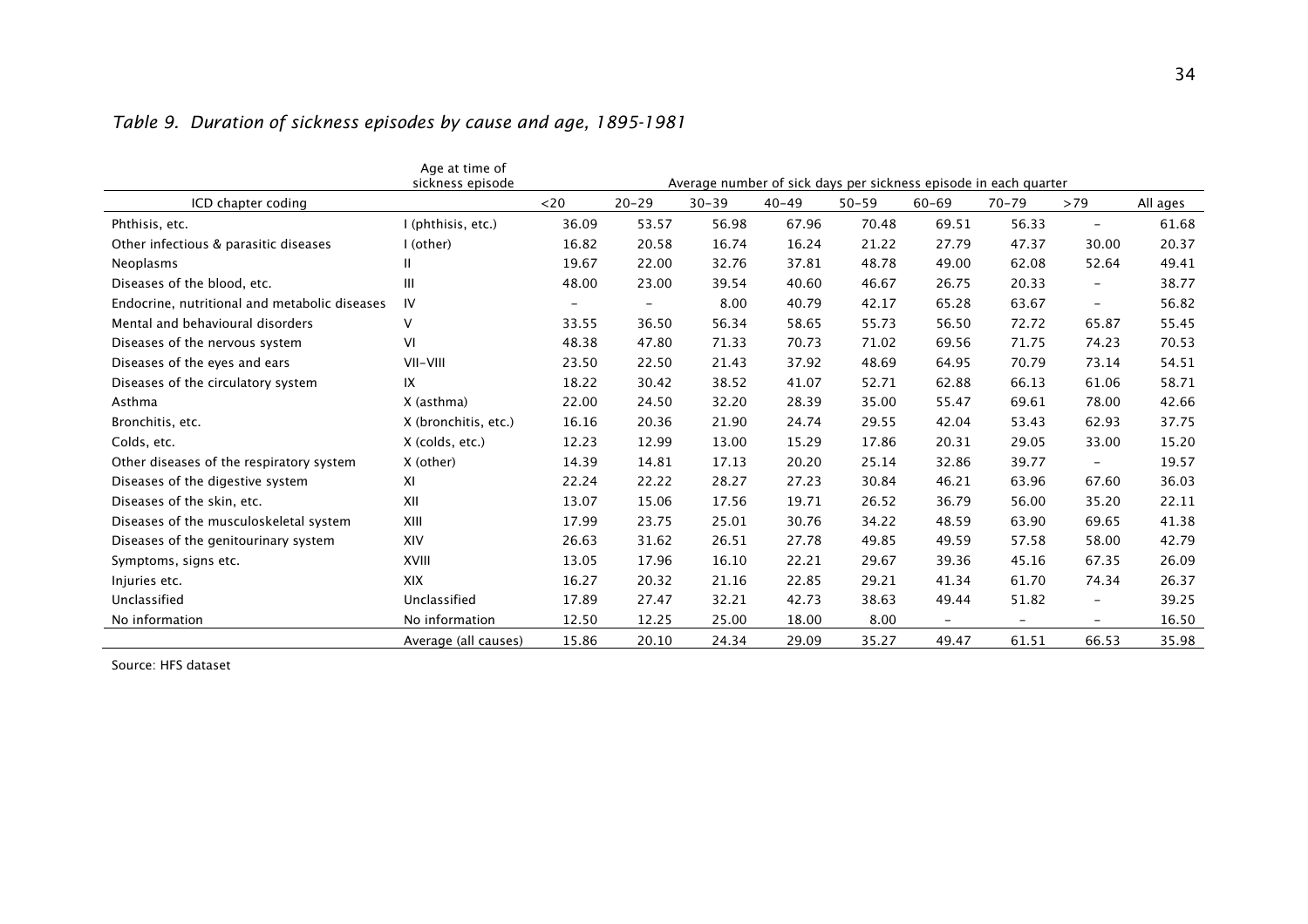#### 7. Conclusions

This paper has provided new evidence about the nature and extent of changes in morbidity during the course of the late-nineteenth and twentieth centuries. Our analysis has shown that there was very little change in either the seasonality of sickness episodes or the overall level of age-specific morbidity. We have found some evidence of changes in the cause-structure of morbidity but these changes were much less pronounced than the equivalent changes in the cause-structure of age-specific mortality.

We have also been able to pay more attention to the relationship between changes in the incidence and duration of sickness episodes and their overall prevalence. Riley (1997: 198; 1999: 106-7) argued that the incidence of sickness episodes declined among members of the Ancient Order of Foresters whilst their duration increased, and he used this to reject allegations that the overall rise in sickness prevalence was caused by changes in the willingness of individuals to declare themselves ill. By contrast, our findings suggest that there was little change in either the incidence or the duration of sickness episodes once age had been taken into account. This suggests either that there was a real decline in the 'objective' level of morbidity which was obscured by the 'cultural inflation of morbidity', or that the significance of the cultural inflation of morbidity has itself been exaggerated.

We have also addressed the question of how far changes in the duration of sickness episodes with age were associated with changes in the cause-structure of morbidity with age, or with increases in the duration of all types of sickness episode. Although changes in the overall profile of sickness causes accounted for some of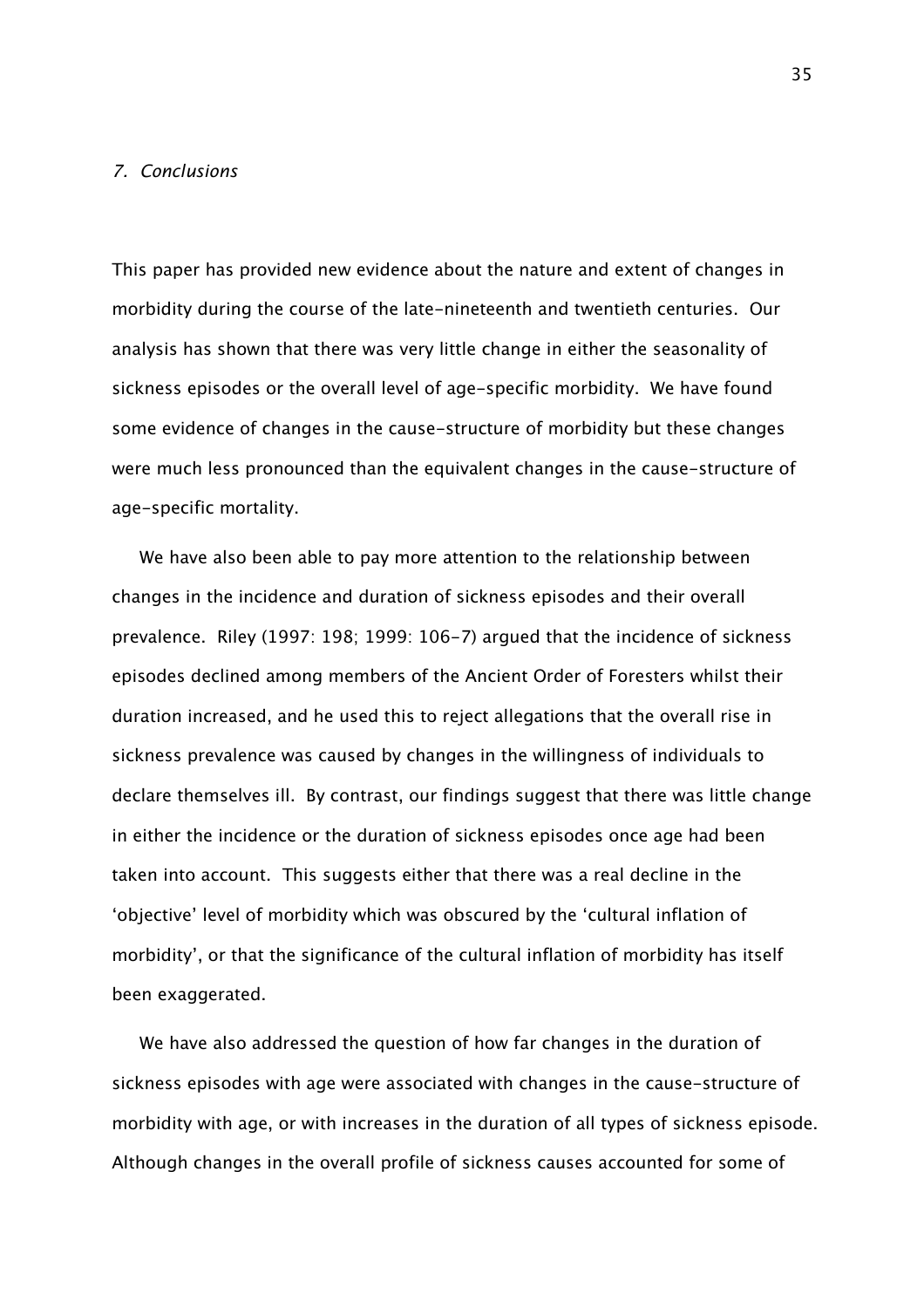the age-related increase in sickness duration, the main reason why sickness rates increased with age was that when people became ill, they remained off work for longer. Although it is possible that older workers were in a better position to afford extended periods of illness, this is more likely to reflect the impact of 'insult accumulation' (Riley 1989: 47-57) on their speed of recovery.

Although this analysis has focused on what might be regarded as the medical and epidemiological aspects of sickness behaviour, the HFS records also contain information on such factors as date and place of birth, branch affiliation, contributions and benefit entitlements and year of death, as well as information relating to the financial position of the Society itself. This information can be used to shed further light, not only other aspects of sickness behaviour, but also on aspects of working-class life in Hampshire more generally, in the future.

#### Bibliography

Alter, G. and Carmichael, A. (1996), 'Studying causes of death in the past: problems and models', Historical Methods, 29, 44-8.

Anderton, D. and Leonard, S.H. (2004), 'Grammars of death: an analysis of nineteenth-century literal causes of death from the age of miasmas to germ theory', Social Science History, 28, 111-43.

Ashton, T.S. (1916), 'The relation between unemployment and sickness', Economic Journal, 26, 396-400.

Bertillon, J. (1892), 'Morbidity and mortality according to occupation', Journal of the Royal Statistical Society, 55, 559-600.

Cinnirella, F. (2008), 'Optimists or pessimists? A reconsideration of nutritional status in Britain, 1740-1865', European Review of Economic History, 12, 325-54.

Edwards, C., Gorsky, M., Harris, B. and Hinde, A. (2003), 'Sickness, insurance and health: assessing trends in morbidity through Friendly Society records', Annales de Démographie Historique, 1, 131-67.

Eveleth, P. and Tanner, J. (1990), Worldwide variation in human growth, Cambridge: Cambridge University Press (2nd edition).

Floud, R. and Harris, B. (1997), 'Health, height and welfare: Britain 1700-1980', in R. Steckel and R. Floud, eds., Health and welfare since industrialisation, Chicago: Chicago University Press, 91-126.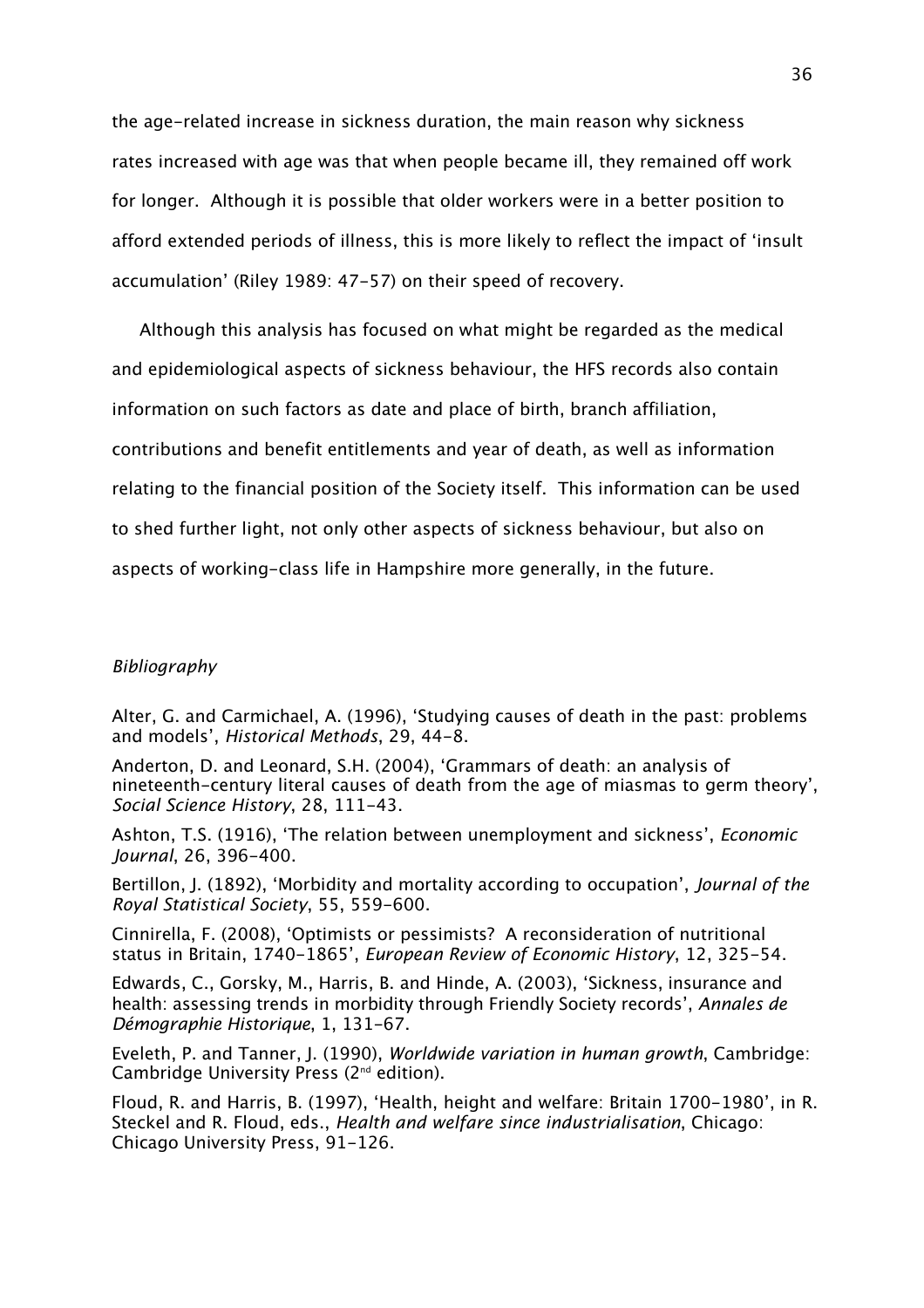Floud, R. and Wachter, K. (1982), 'Poverty and physical stature: evidence on the standard of living of London boys 1770-1870', Social Science History, 6, 422-52.

Floud, R., Wachter, K. and Gregory, A. (1990), Height, health and history: nutritional status in the United Kingdom 1750-1980, Cambridge: Cambridge University Press.

General Register Office (1953), The Registrar-General's Statistical Review of England and Wales for the year 1949. Supplement on General Morbidity, Cancer and Mental Health, London: HMSO.

Gorsky, M. and Harris, B. (2005), 'The measurement of morbidity in interwar Britain: evidence from the Hampshire Friendly Society', in I. Borowy and W. Gruner eds., Facing illness in troubled times: health in Europe in the interwar years, Frankfurtam-Main: Peter Lang, 129-63.

Gorsky, M., Harris, B. and Hinde, A. (2006), 'Age, sickness and longevity in the latenineteenth and twentieth centuries: evidence from the Hampshire Friendly Society', Social Science History, 30, 571-600.

Hampshire Friendly Society (1877), Rules, Winchester: Hampshire Friendly Society.

Hardy, A. (1994), '"Death is the cure for all diseases": using the General Register Office Cause of Death statistics for 1837-1920', Social History of Medicine, 7, 472- 92.

Harris, B. (1994), 'Health, height and history: an overview of recent developments in anthropometric history', Social History of Medicine, 7, 297-320.

Harris, B. (1995), The health of the schoolchild: a history of the school medical service in England and Wales, Buckingham: Open University Press.

Harris, B. (2004), The origins of the British welfare state: society, state and social welfare in England and Wales 1800-1945, Basingstoke: Palgrave Macmillan.

Harvey, B. and Oeppen, J. (2001), 'Patterns of morbidity in late-medieval England: a sample from Westminster Abbey', Economic History Review, 54, 215-39.

Horrell, S., Meredith, D. and Oxley, D. (2009), 'Measuring misery: body mass, ageing and gender inequality in Victorian London', Explorations in Economic History, 46, 93-119.

Johansson, S.R. (1991), 'The health transition: the cultural inflation of morbidity during the decline of mortality', Health Transition Review, 1, 39-65.

Johansson, S.R. (1992), 'Measuring the cultural inflation of morbidity during the decline in mortality', Health Transition Review, 2, 77-87.

Johnson, P. and Nicholas, S. (1997), 'Health and welfare of women in the United Kingdom, 1785-1920', in R. Steckel and R. Floud, eds., Health and welfare during industrialization, Chicago: University of Chicago Press, 201-49.

Komlos, J. (1993), 'The secular trend in the biological standard of living in the United Kingdom, 1730-1860', Economic History Review, 46, 115-44.

Macnicol, J. (1998), The politics of retirement in Britain 1878-1948, Cambridge: Cambridge University Press.

Murray, J. (2003), 'Social insurance claims as morbidity estimates: sickness or absence', Social History of Medicine, 16, 225-45.

Murray, J. (2005), 'Worker absenteeism under voluntary and compulsory sickness insurance: Continental Europe, 1885-1908', Research in Economic History, 23, 177-208.